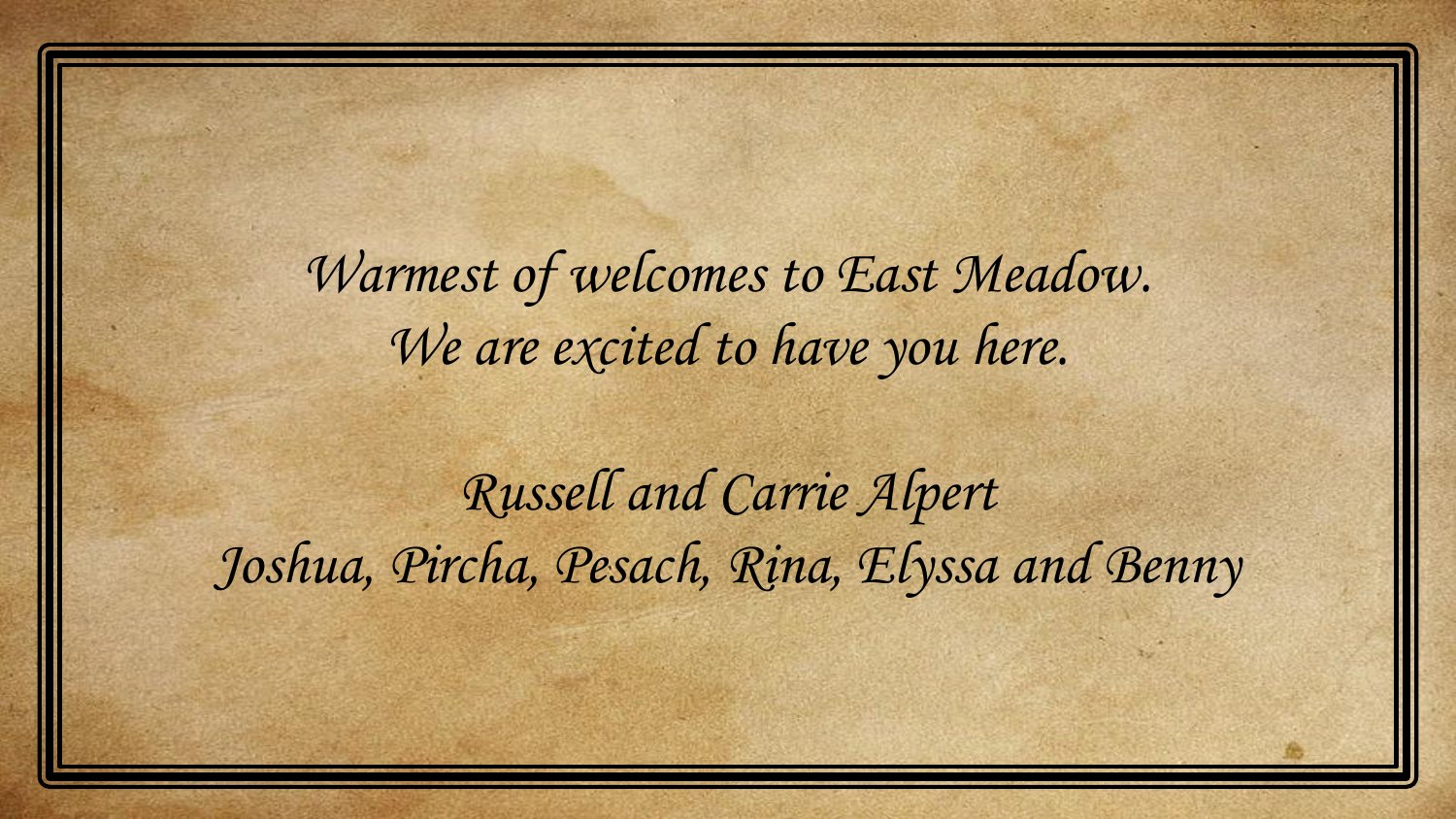The East Meadow Jewish Center welcomes Rabbi Moshe Winter and His Family to the Community. With Best Wishes for ברכה and הצלחה.

Dr. Ronald L. Androphy, Rabbi Michael Kessler, President Harold Lepolstat, Ritual Committee Chair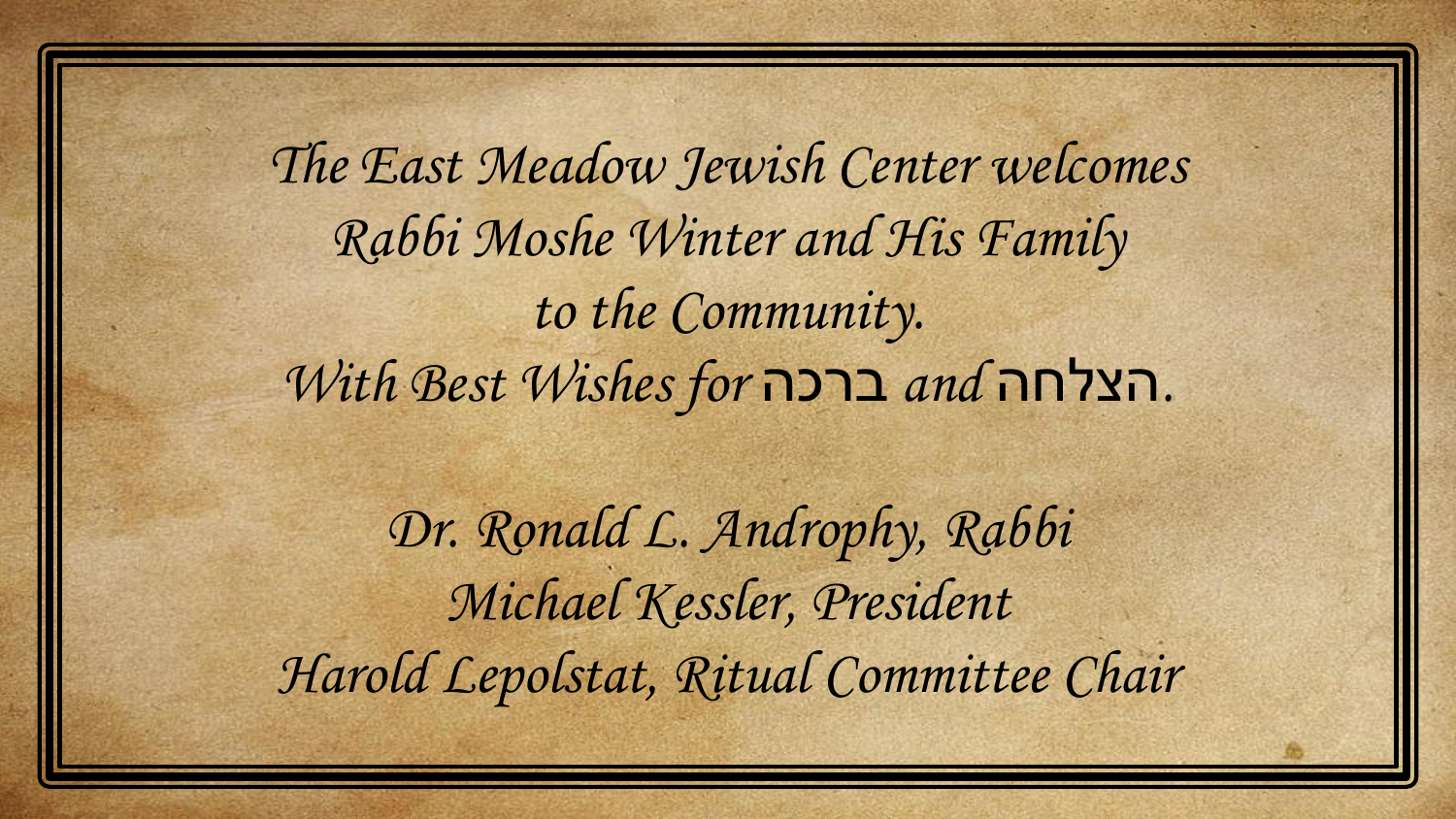Mazal Tov to Rabbi and Mrs Winter.

In honor of Yaakov and Tobi Portnoy. A true power couple. When you guys want to accomplish something, there is nothing that can stand in your way. We are forever looking up to you both. We're lucky to count you as friends, partners, chavrusas, and anything else that could possibly bind us together. You should experience tremendous siyata dishmaya as you build this beautiful kehilla.

Pinny and Julie Ackerman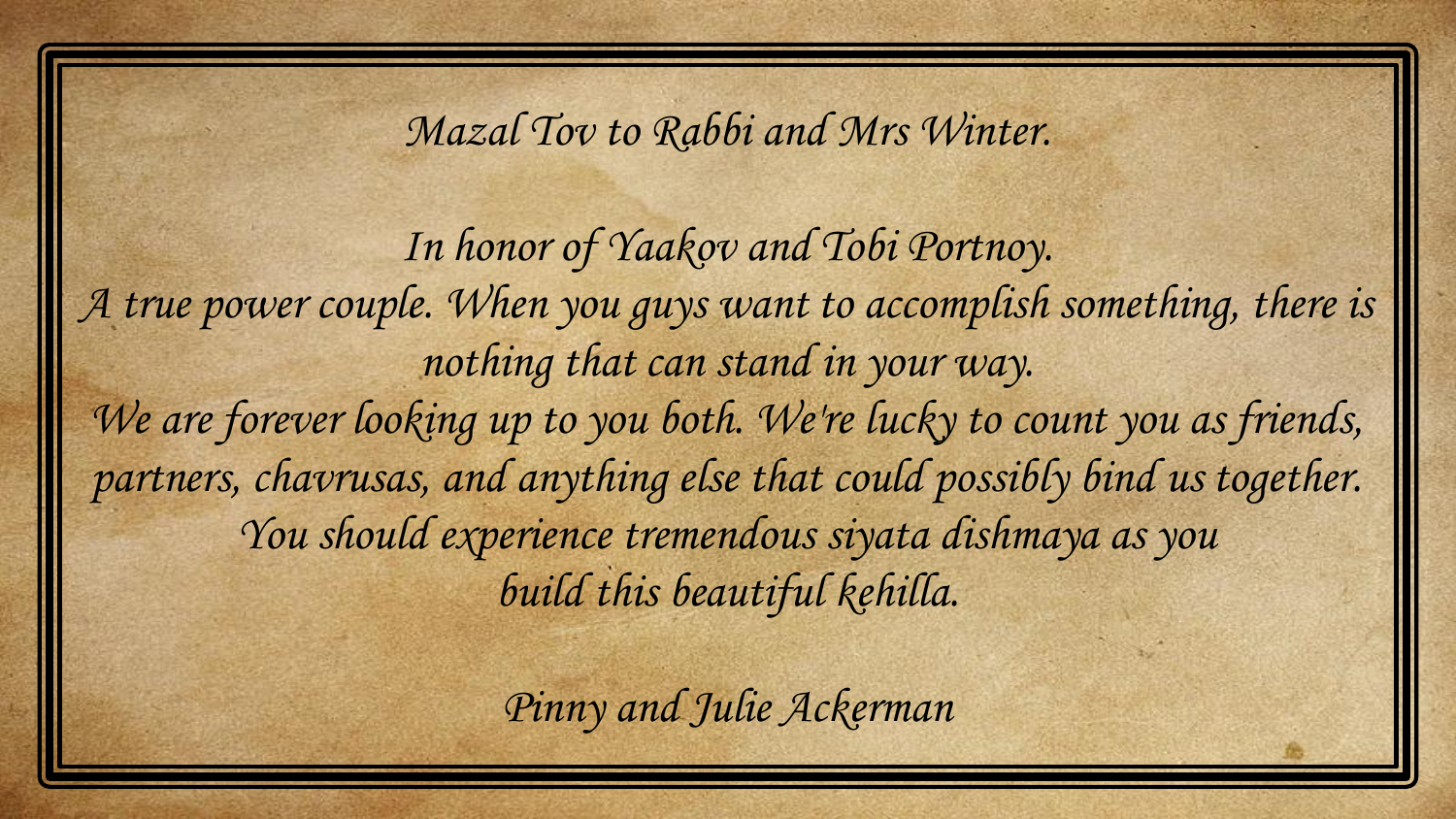Mazal Tov to Rav Moshe and Rebbetzin Meira Winter on being installed as the first Rav of Shaarei Zedek of East Meadow. May you and the wonderful community grow together in Torah, Middos and Yiras Shomayim and be Mikadesh Shem Shamayim together.

> With love, respect and best wishes Rabbi Daniel and Elana Berman and Family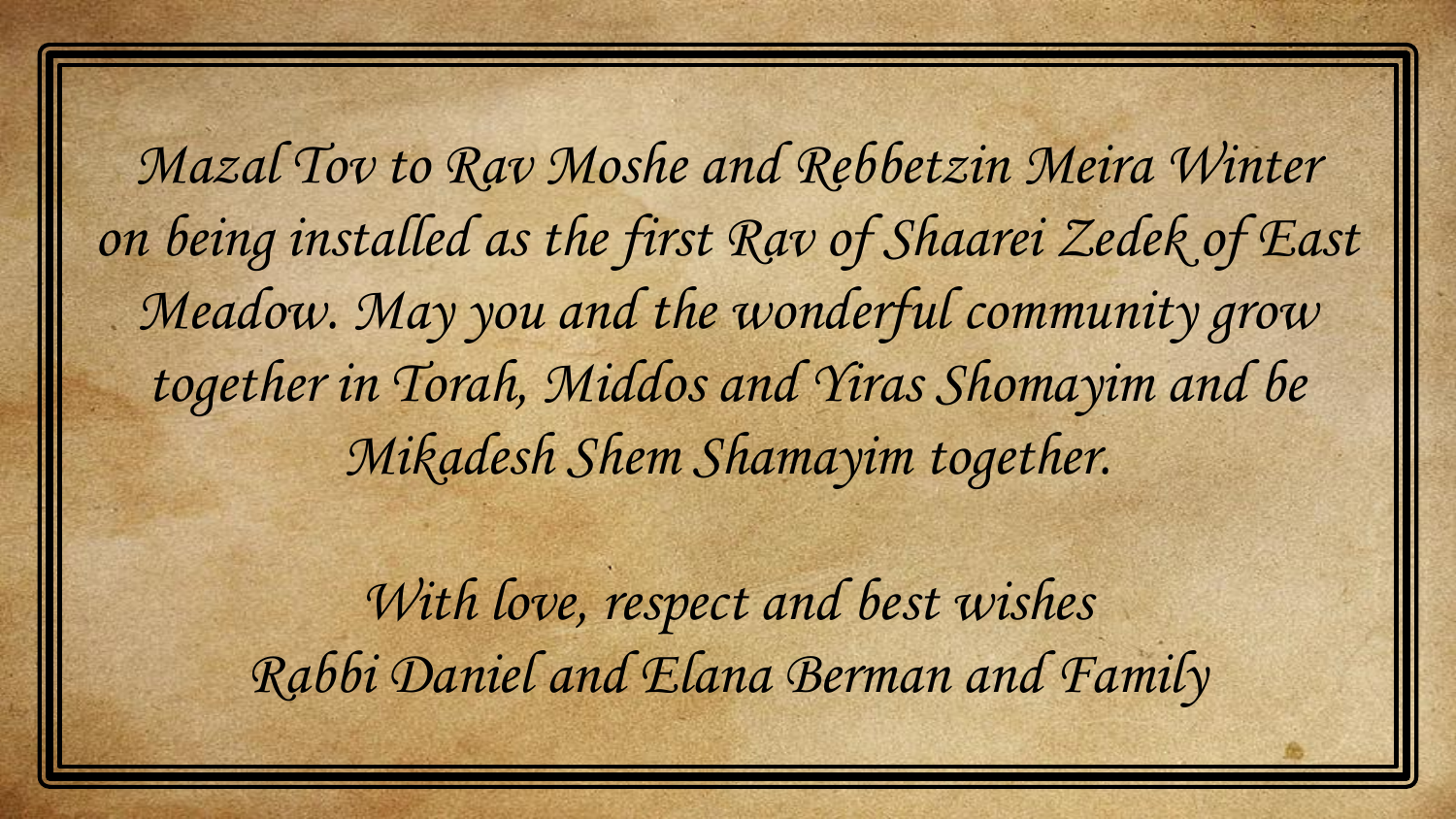Mazel Tov Rabbi and Rebbetzin Winter. May you have much hatzlocha in your new kehilla! May you continue to go חיל אל חיל אם.

Chananya and Shoshana Berman and Family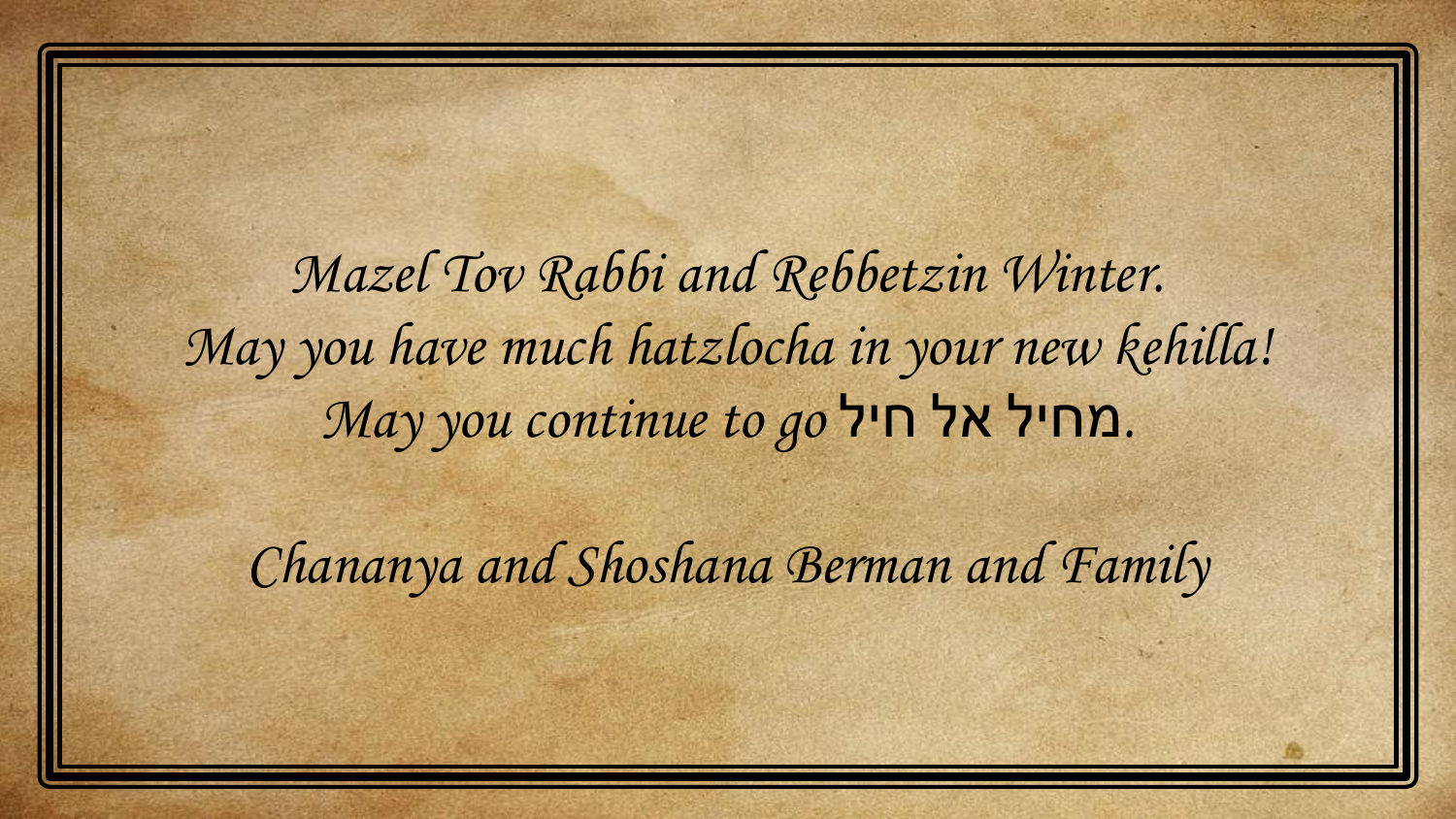Mazel tov Rabbi Moshe Winter and Rebbetzin Meira Winter And entire congregation Shaarei Zedek

May you go mchayil el chayil!

Aba and Ema • Eli and Sara Berman Avi and Malka Deitsch • Nosi and Esther Berman Doni and Elana Berman • Chananya and Shoshana Berman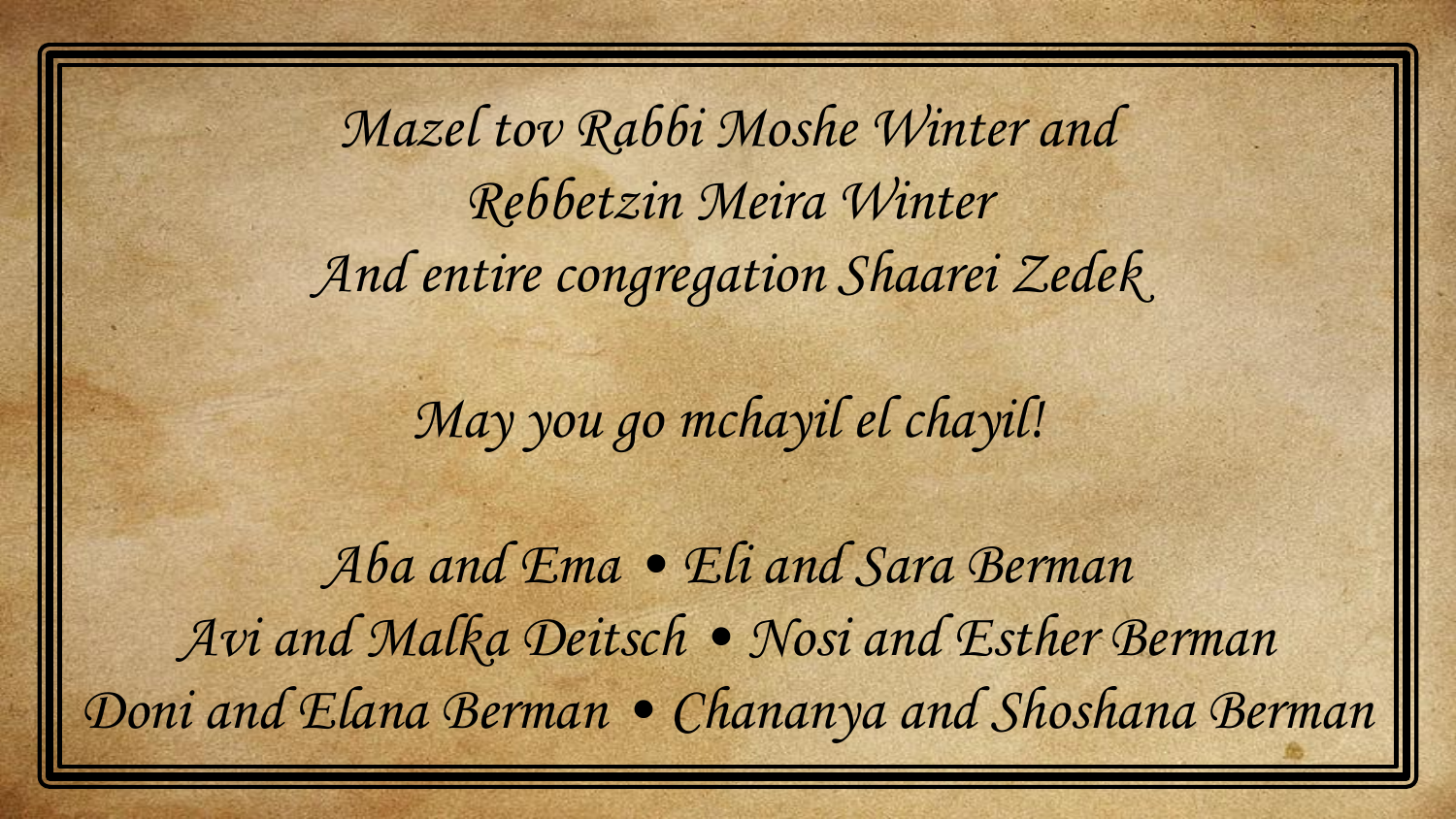Rabbi and Mrs. Winter, We are very excited for you as you take on this new journey in your avodas Hakodesh! Wishing much hatzlacha to the entire East Meadow Jewish Community.

> Josh and Chana Bregman, Saint Louis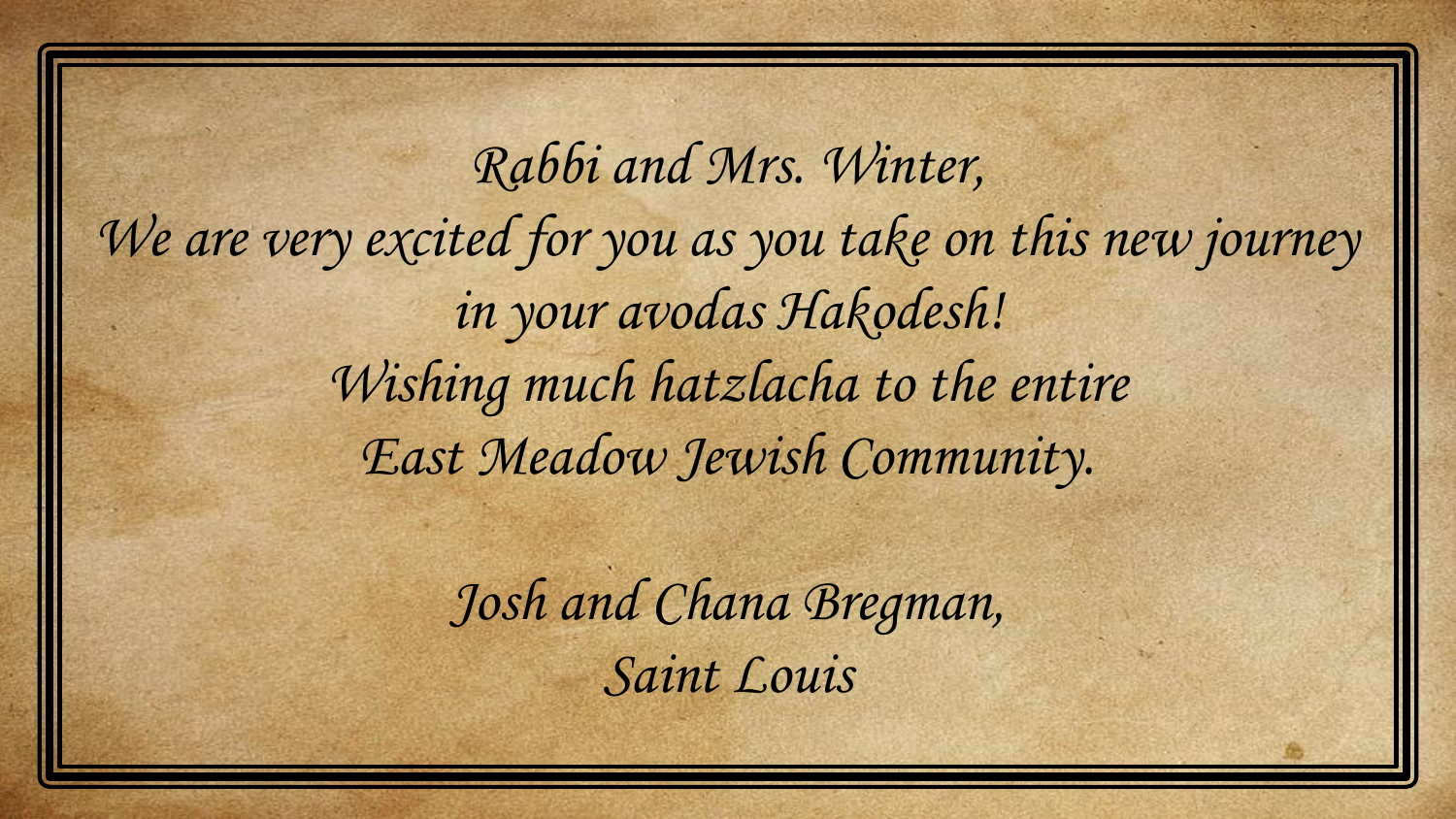## Dr. Scott Eckers and Family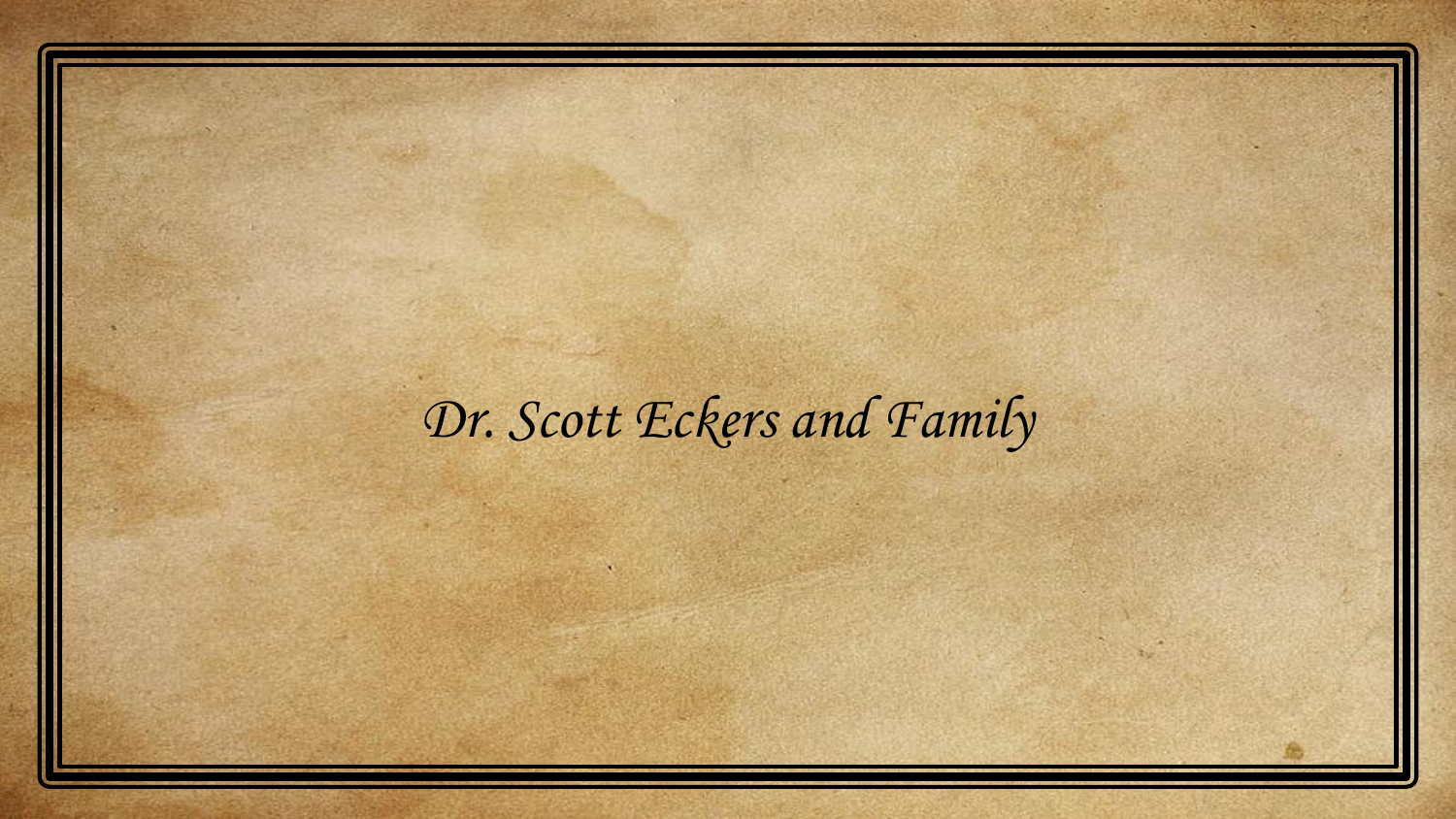We would like to extend our deep Hakaras HaTov to Rabbi and Rebbitzen Winter in accepting the role as Rav of the East Medow Kehilla. May you and your family continue to grow Chayil Ad Chayil in your journey of being Marbitz Torah. We are honored to have you.

Yerachmiel and Adina Freud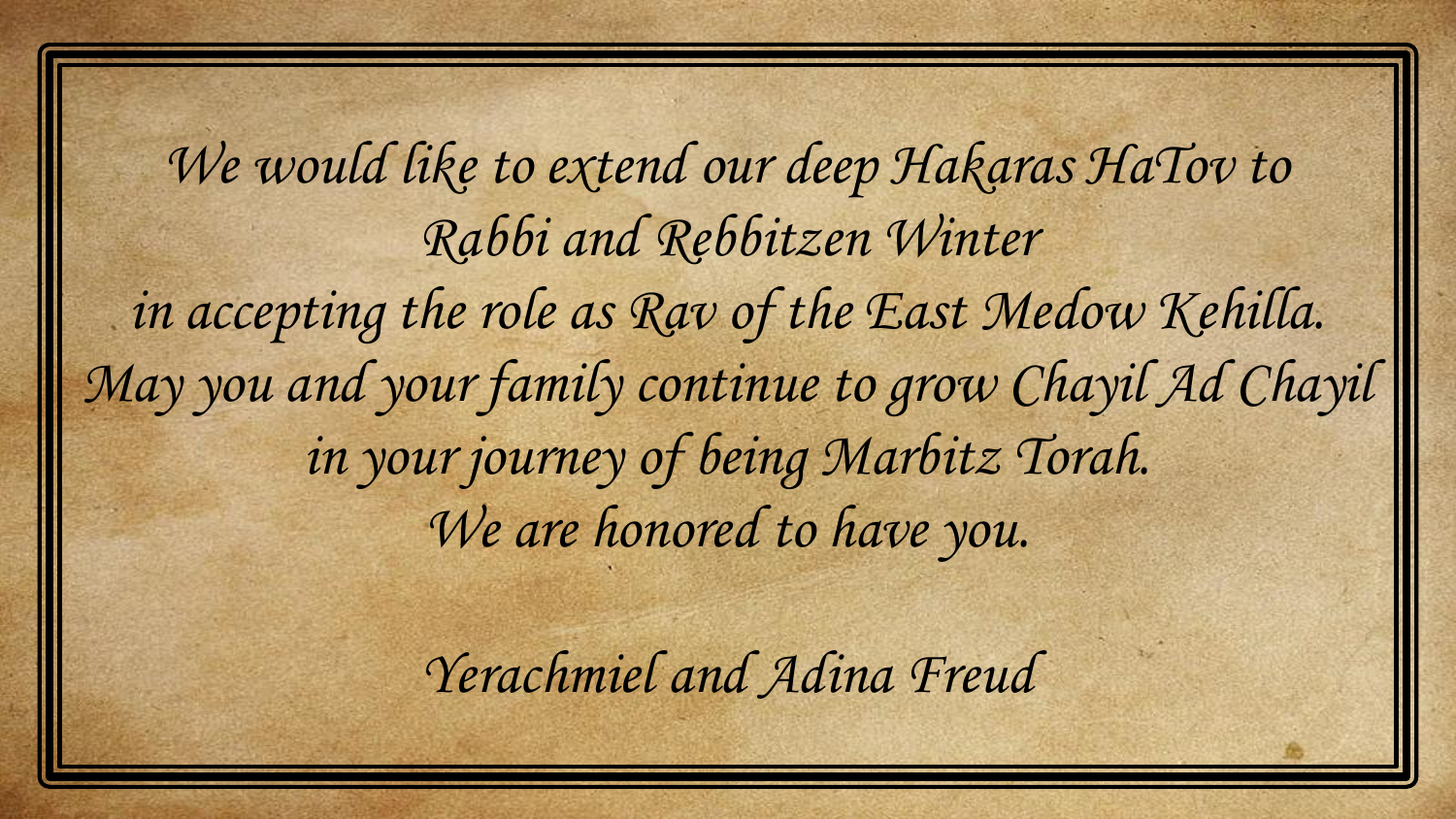Mazal tov to my dear brother-in-law and sister Yaakov and Tobi, to the wonderful East Meadow community, to the greater JHC family, and to my dear friend (and old roommate) Rabbi Winter on this awesome occasion and incredible achievement!

May the community continue to grow and be matzliach.

Yaakov and Shani Ganz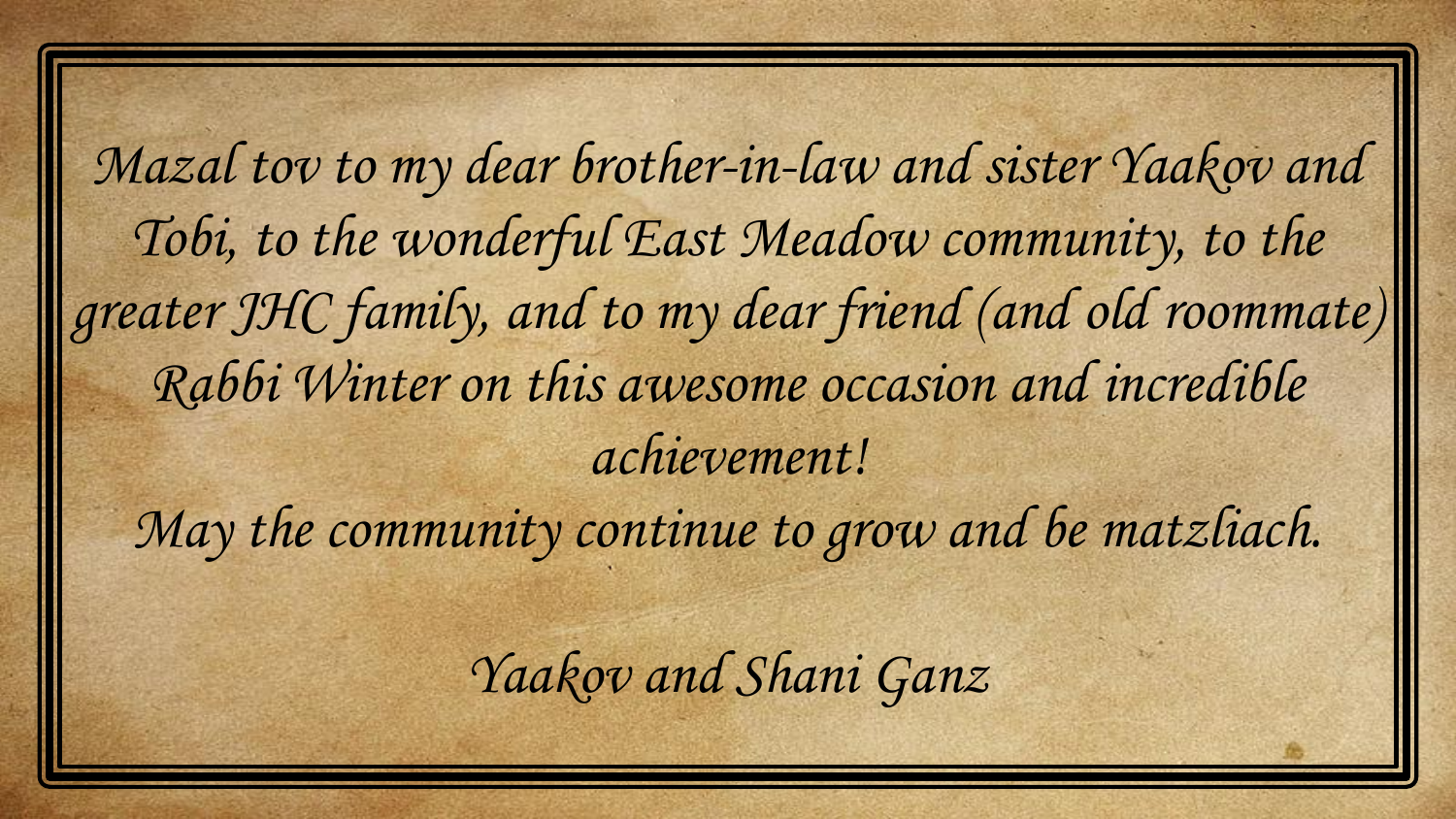Mazel tov Rabbi and Rebbetzin Winter.

We are honored to have such an amazing Rav and Rebbetzin to lead our community. May we experience much growth in Torah, Avodah, and Gemilas Chassadim.

Raphael and Avigail Gildengorn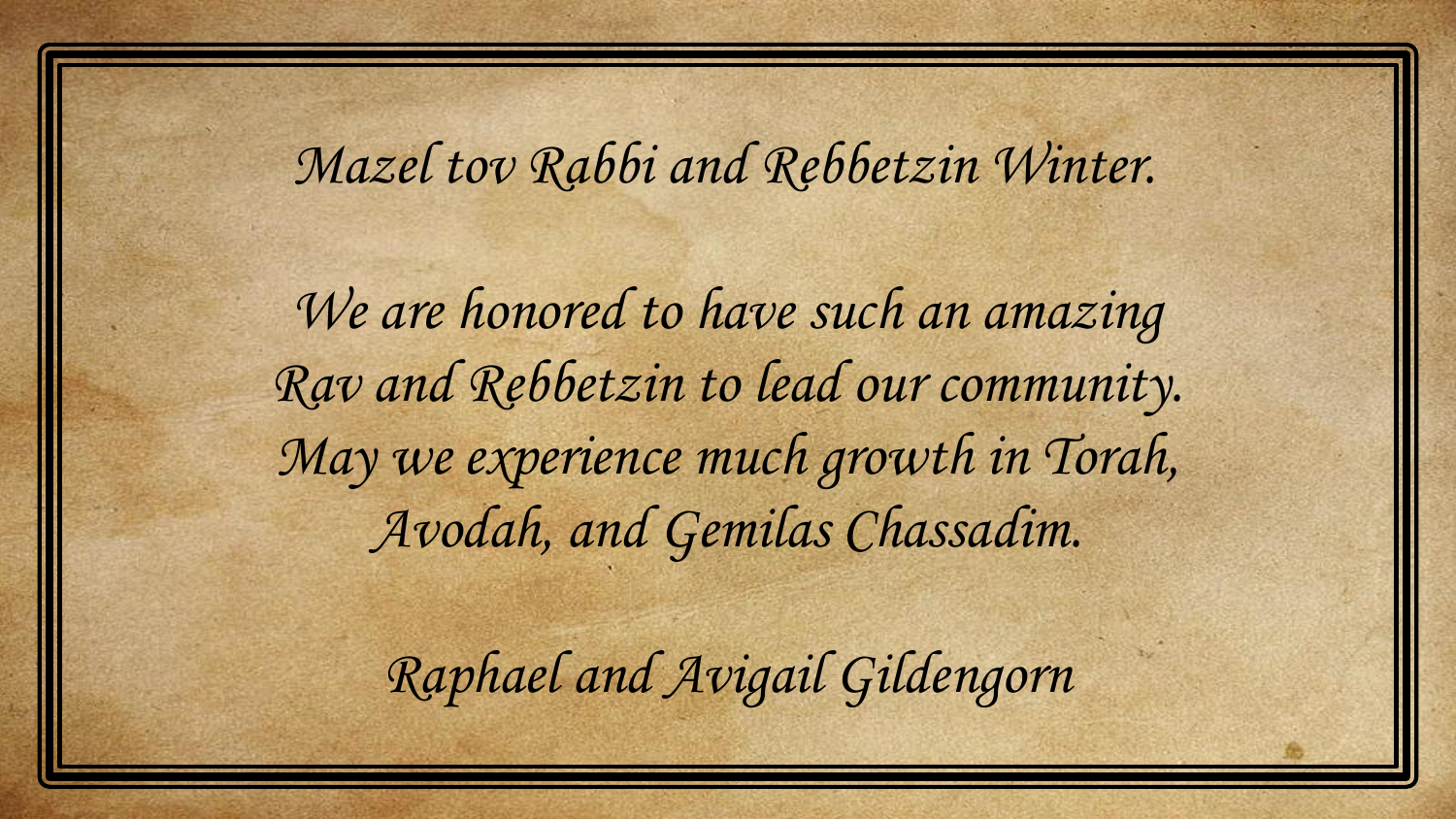Mazel Tov Rabbi and Mrs. Winter. Welcome to the neighborhood!

Avner and Sharon Gershon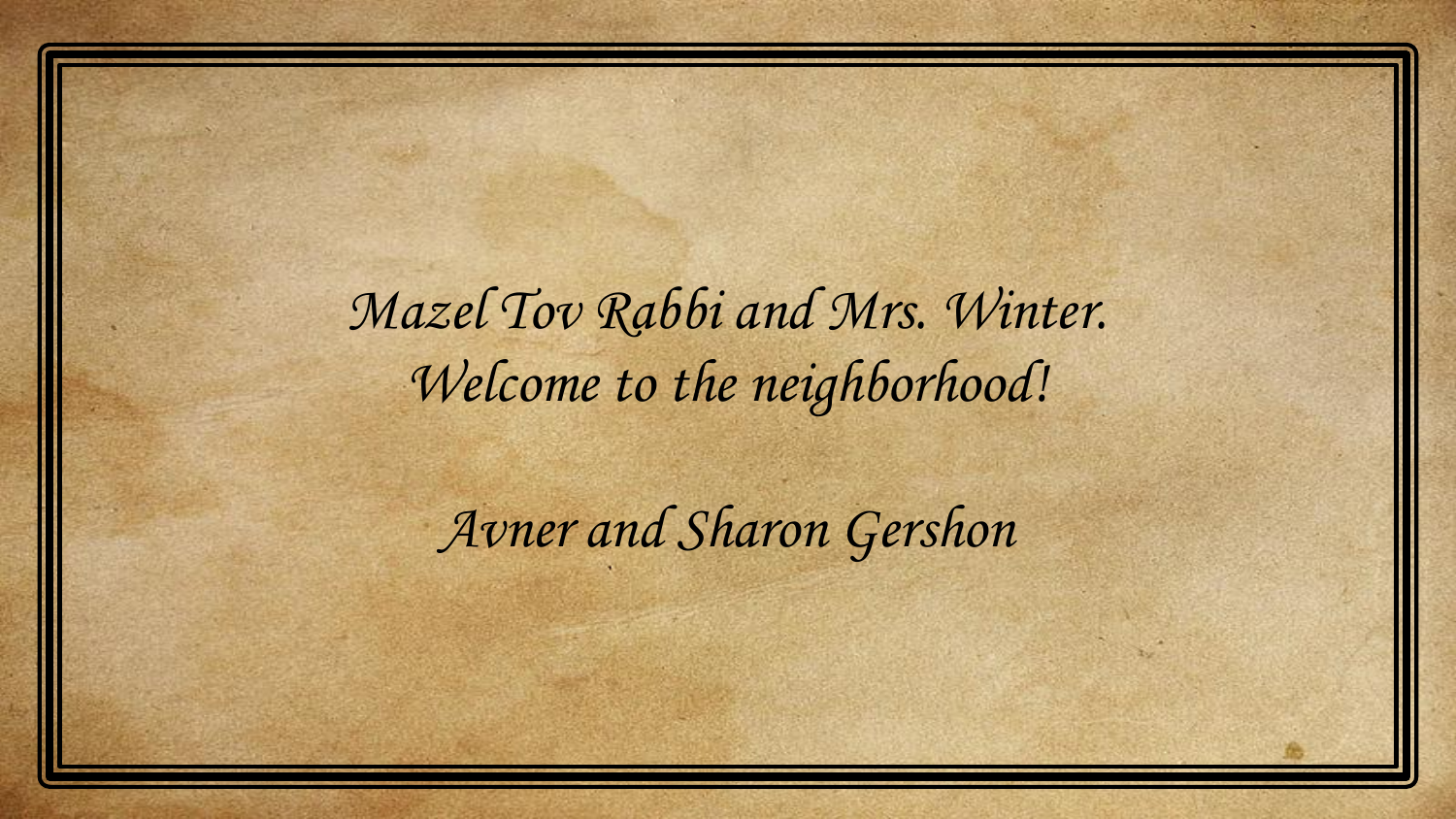In honor of our dear friends Rabbi and Rebitzen Winter. We cherish the warm special relationship we developed over the past many years and will miss you greatly. Our loss is East Meadow's gain. May you continue to be mekadesh shem shamayim in your special ways as you develop and grow the East Meadow Kehilla. Warmest wishes for tremendous hatzlacha. Rabbi and Mrs. Shlomo Yonoson Harris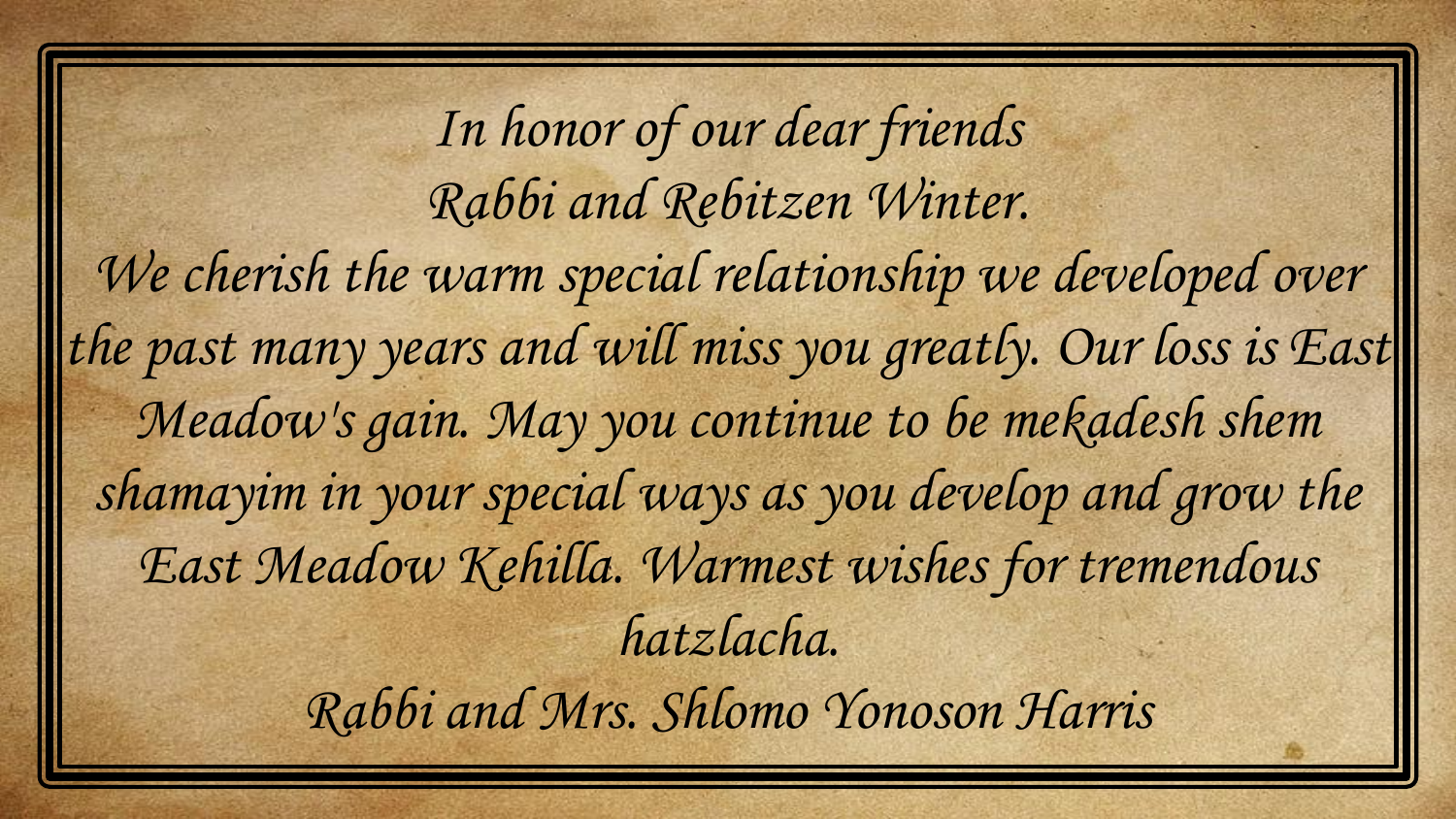## In honor of our new Rav and Rebbitzen:

Welcome to East Meadow! We are honored that you have accepted the position to lead our Kehillah. Under your leadership, we know that our amazing Kehillah will grow even stronger in our Avodas Hashem. We look forward to learning from you both for many healthy years to come iy'h. Shaya, Miriam, Betzalel, Gedalya, and Nesanel Hecht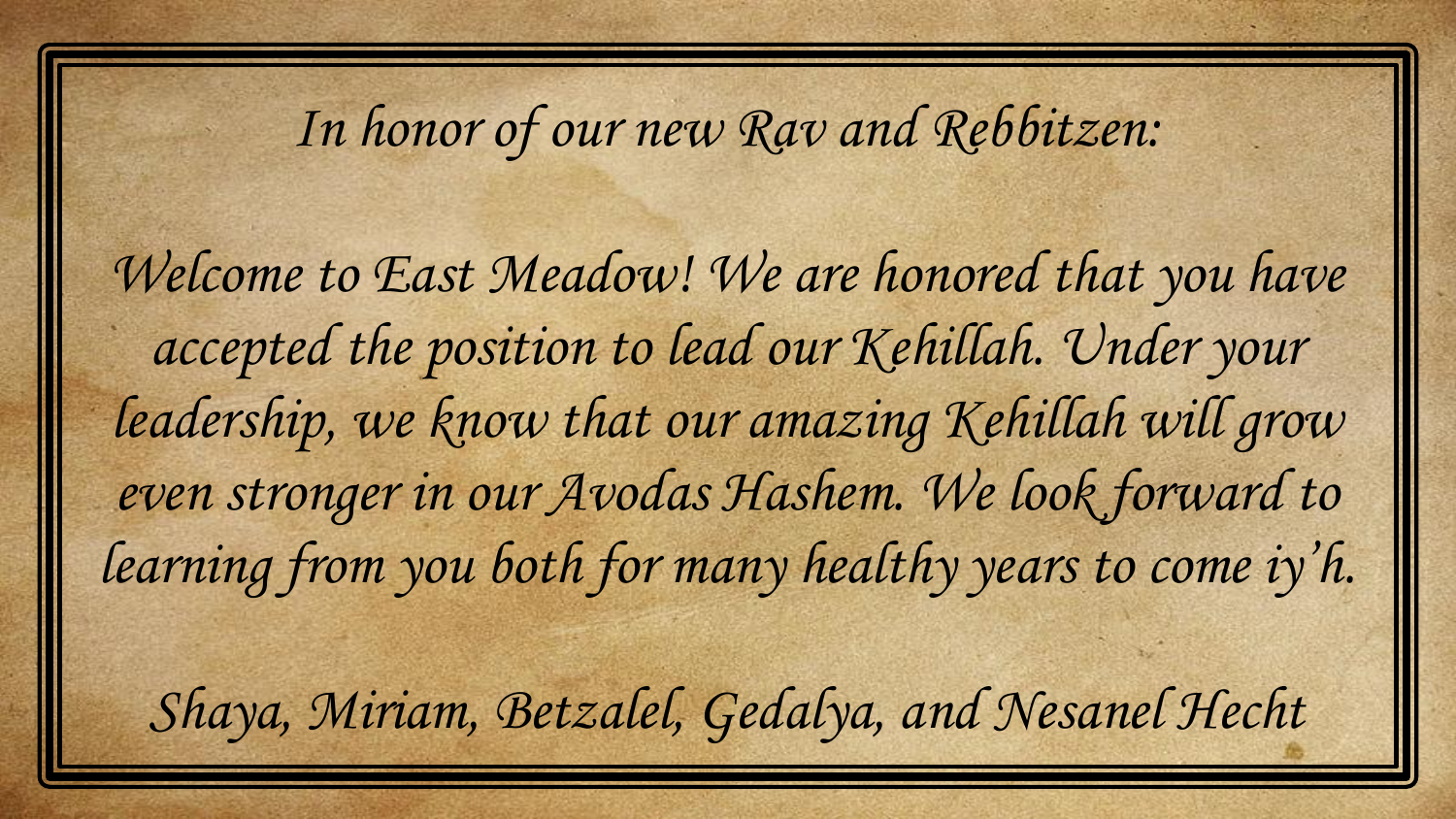The Jewish Heritage Center of Queens and Long Island and its Jewish Family Initiative wish a huge Mazal Tov to Congregation Shaarei Zedek of East Meadow and to Rabbi and Mrs. Moshe Winter on this momentous occasion. We are proud to witness the growth of such a special Kehilla and are grateful for its support and partnership in the Jewish Heritage Centers mission of spreading the beauty and relevancy of Torah to all of Klal Yisroel.

> Rabbi Naftali Portnoy • Rabbi Moshe Turk Rabbi Avraham Portnoy • Rabbi Eliyahu Turk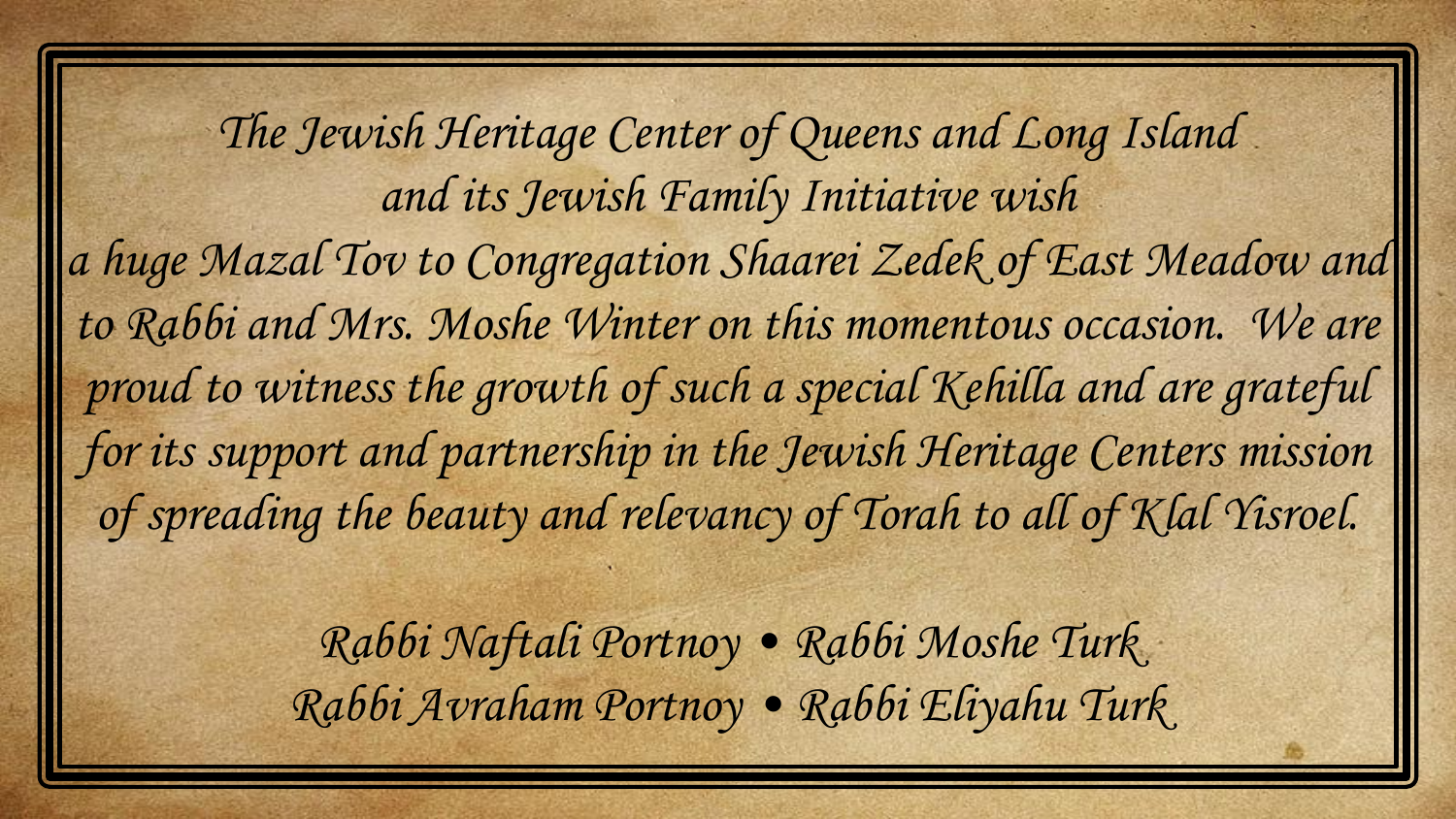## In honor of Rabbi and Rebitzin winter.

Mazel Tov on your new position of Harbatzas Hatorah. May Hashem give you the strength to continue in your avodas hakodesh for many years to come.

Yitzy and Hennie Kramer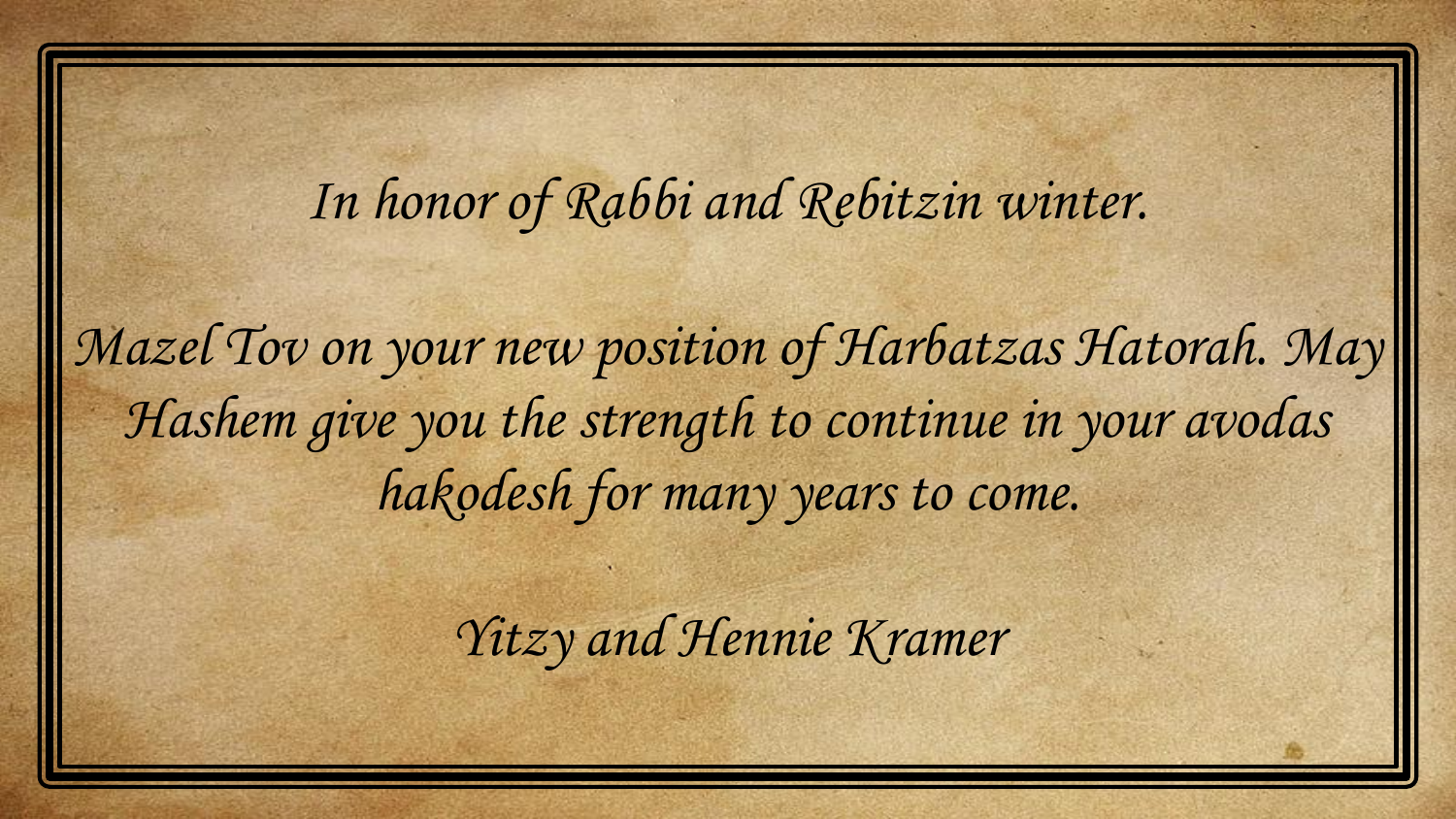Congratulations to The Kehilla of East Meadow upon welcoming the Winters as the Rav and Rebbetzin of Shaarei Zedek of East Meadow.

We are especially proud of Rabbi Shai and Tziporah Rosenthal for being pioneers and an integral part of the new and flourishing community! You make us all very proud!

> Daddy and Mommie . Simcha and Sima Amir and Debbie • Donny and Leah Tzvi Yonie and Rivky• All your nieces and nephews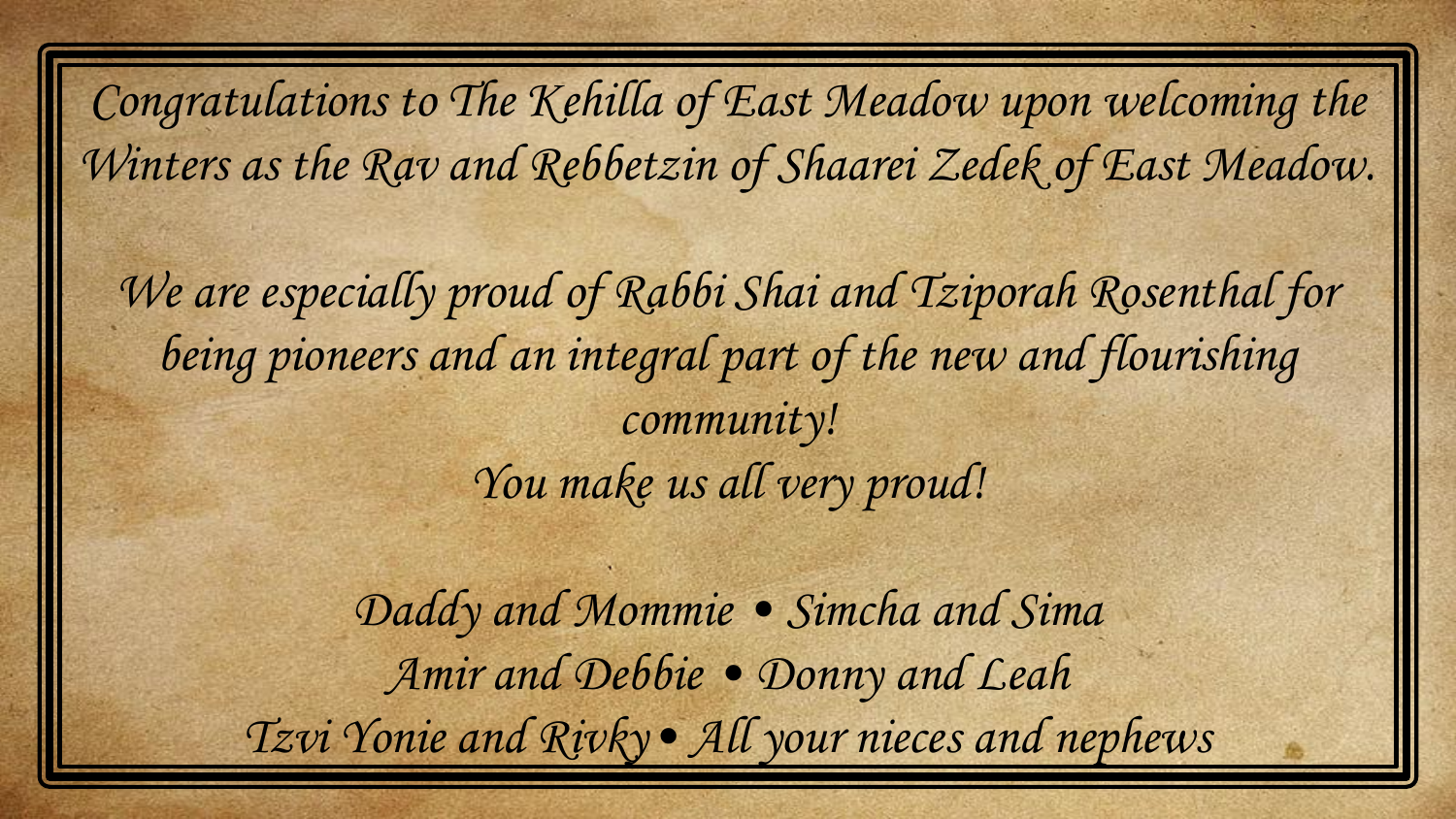Welcome, Rabbi and Rebbetzin Winter and family! We are so excited and grateful that you have accepted this position. We look forward to learning from you and enjoying the continued growth of our community b'ezras Hashem! May Hashem grant you much koach and hatzlacha in all your avodas hakodesh.

Shalom and Chana Morgenstern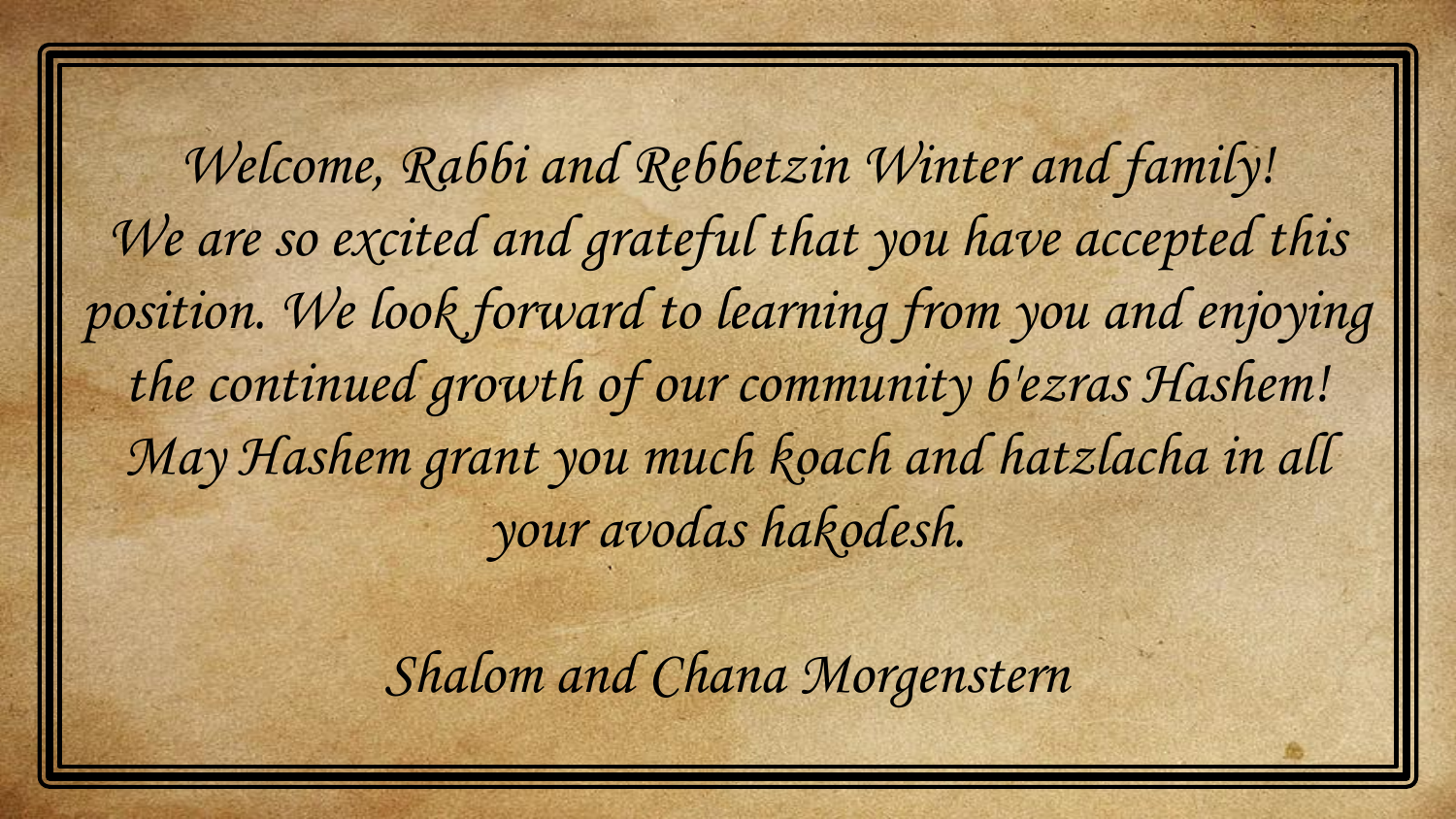Mazel Tov Rabbi and Mrs. Winter. We are honored that you both see the unique potential and beauty of our community and have chosen to join and quide us in this endeavor. We are very excited to have you as our Rav and Rebbetzin and look forward to growing together.

Avraham and Naamah Portnoy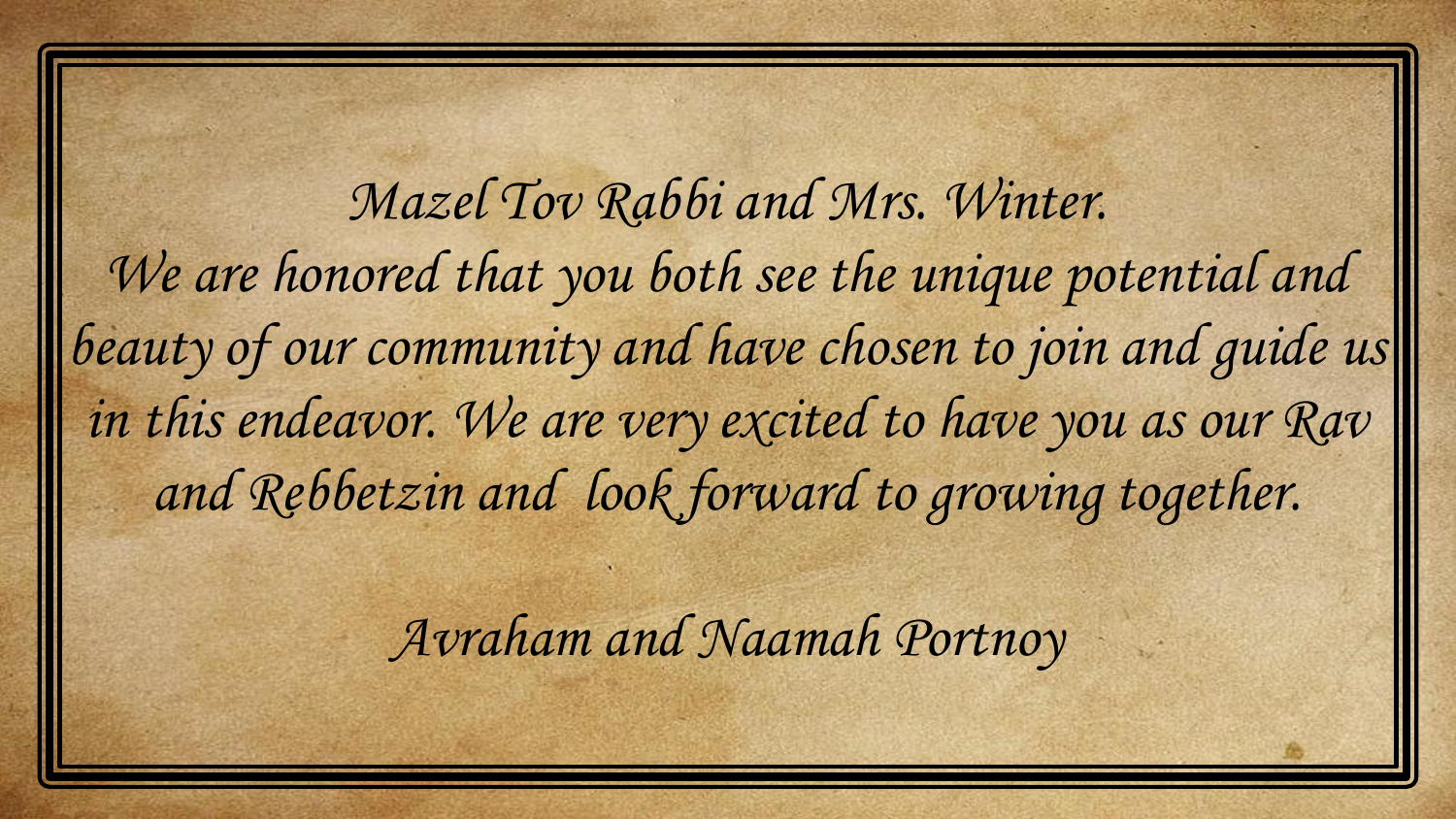We would like to wish Rabbi and Rebbitzen Winter much hatzlacha in the next step of their journey in Harbatzos Torah. May you continue to inspire all those you come in contact with.

> Ben and Debbi Portnoy Yosaif and Elisheva Cohen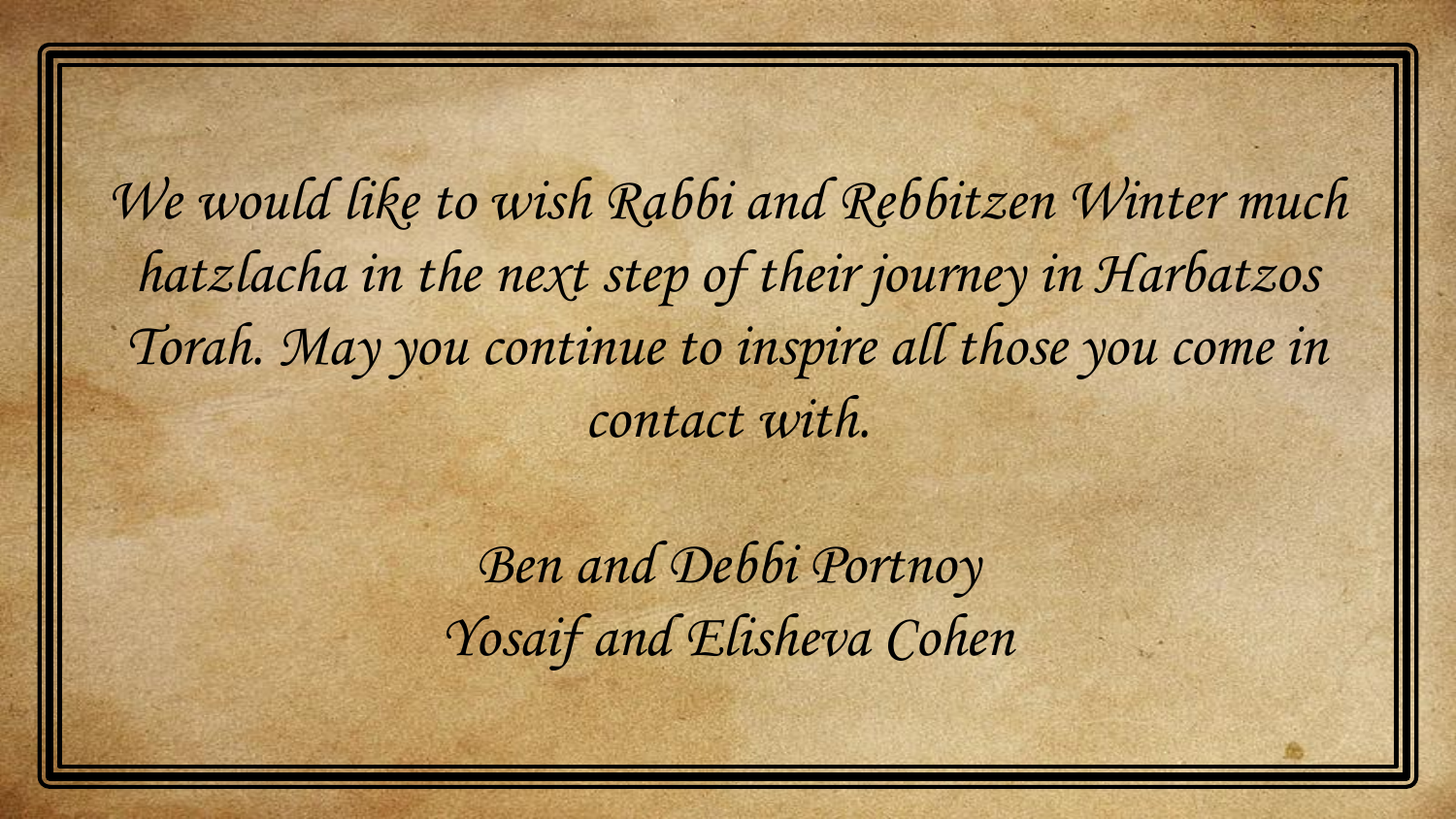Mazal Tov to the Winters on this exciting move. We look forward to spending many shabbosim and events together in the future.

Rabbi and Mrs. Naftali Portnoy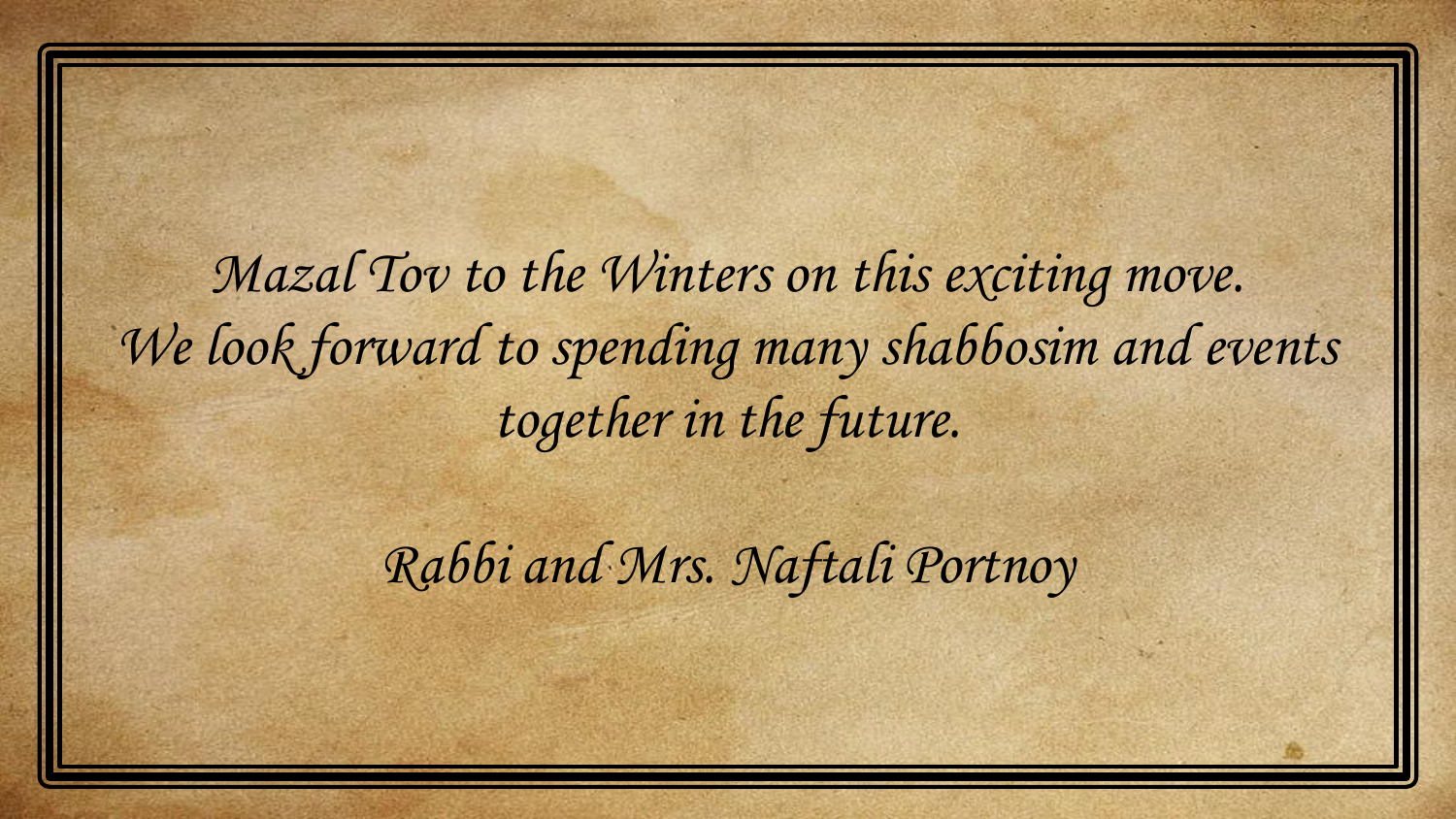Mazal Tov Rov and Rebbetzin. It is both an honor and a privilege having you come on board for this journey. Looking forward to to what the future brings for us!!

> Yaakov and Tobi Chaim, Yehuda Leib, Jeremy, Daniel, Shirley (no need for the last name here :-))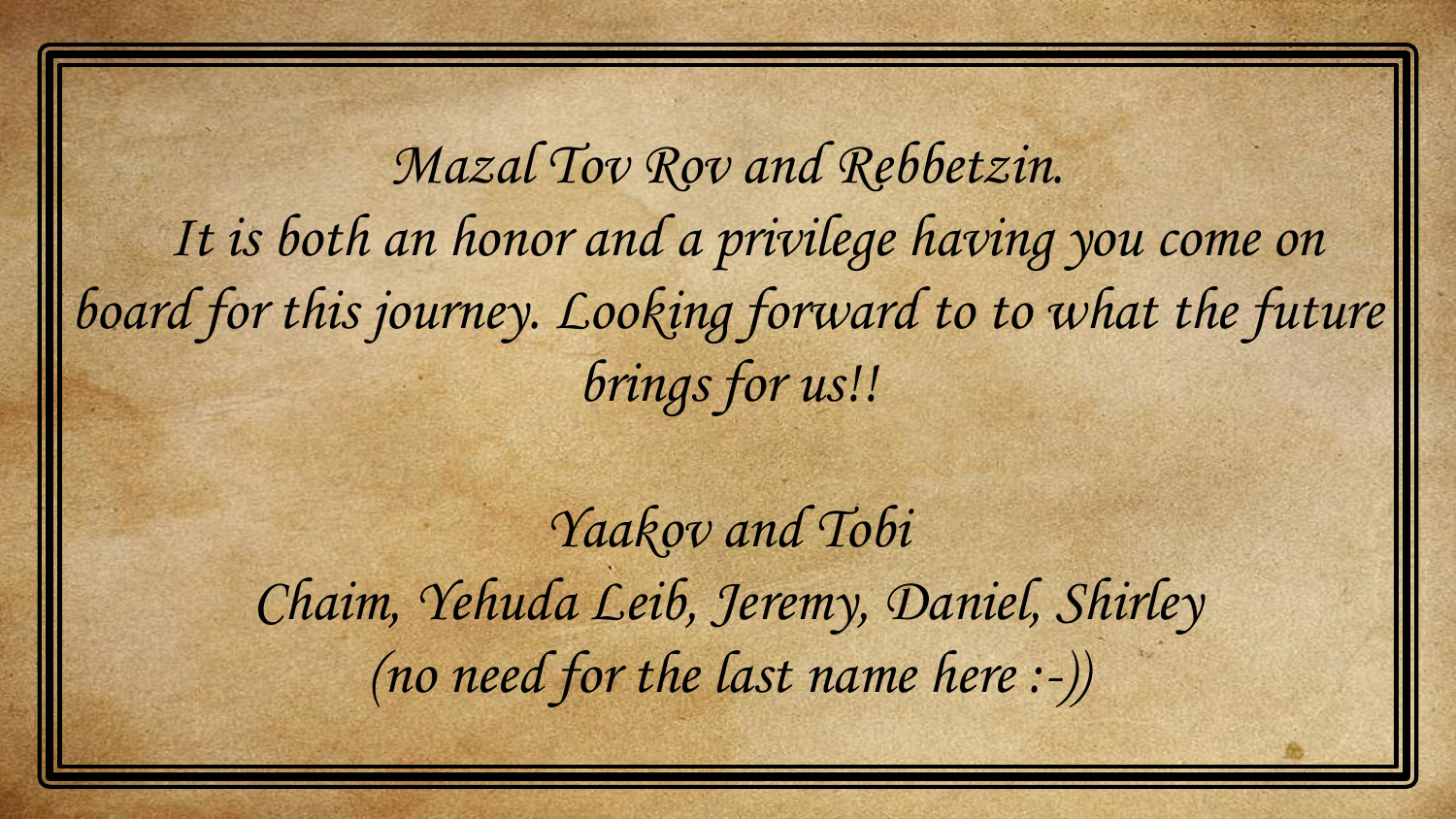No longer will we dread the winters in East Meadow. Welcome to the Winters. We wish you much success in building a Torah community in East Meadow.

> Sincerely, Rachel and Michael Rosenbloom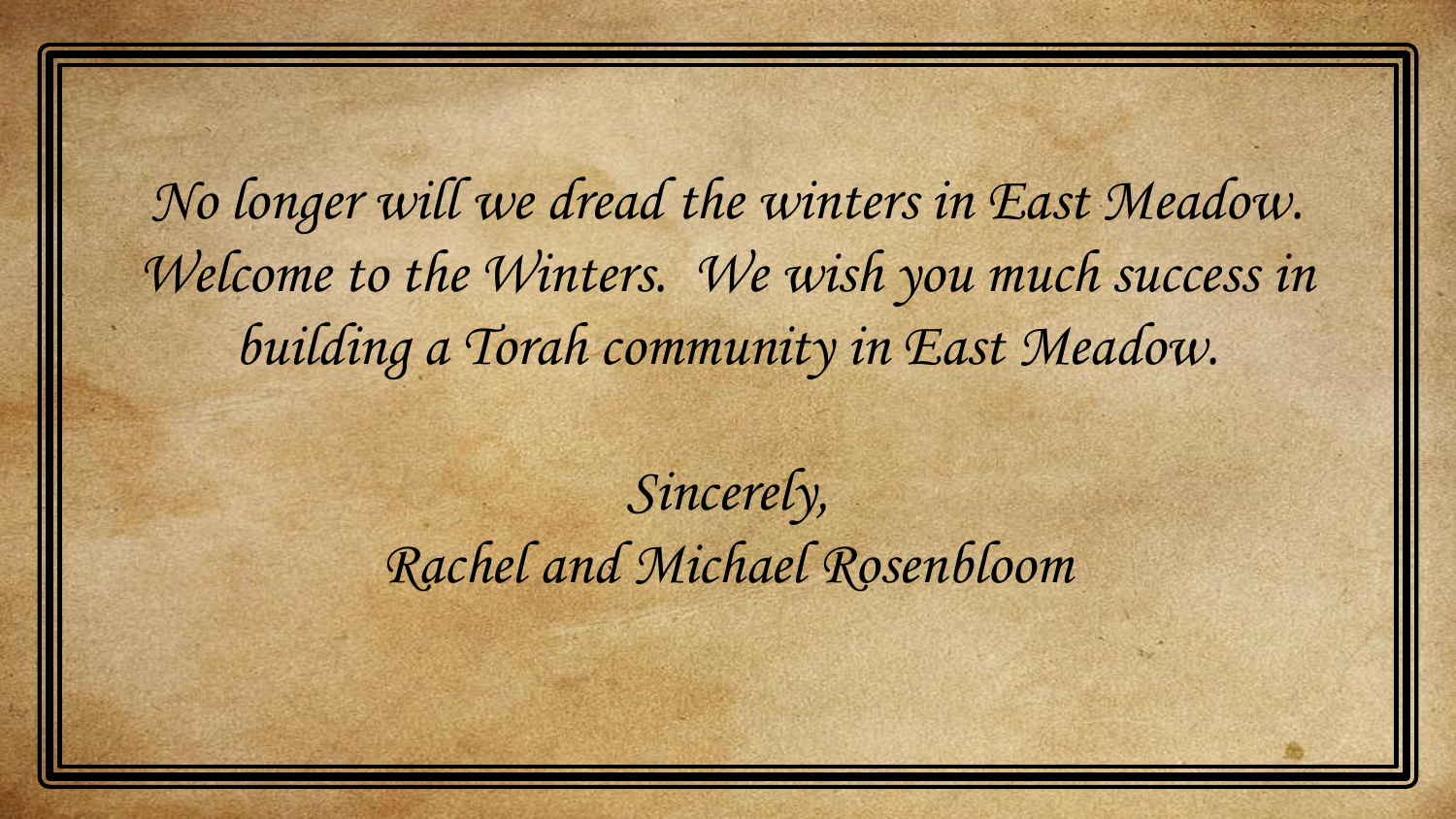Mazel Tov to Rav and Rebbetzin Winter! We are very excited that you chose our community to be your kehilla. We are looking forward to many years of growth together along with the growing East Meadow Torah community. We wish you much hatzlacha!

Shai and Tziporah Rosenthal and family.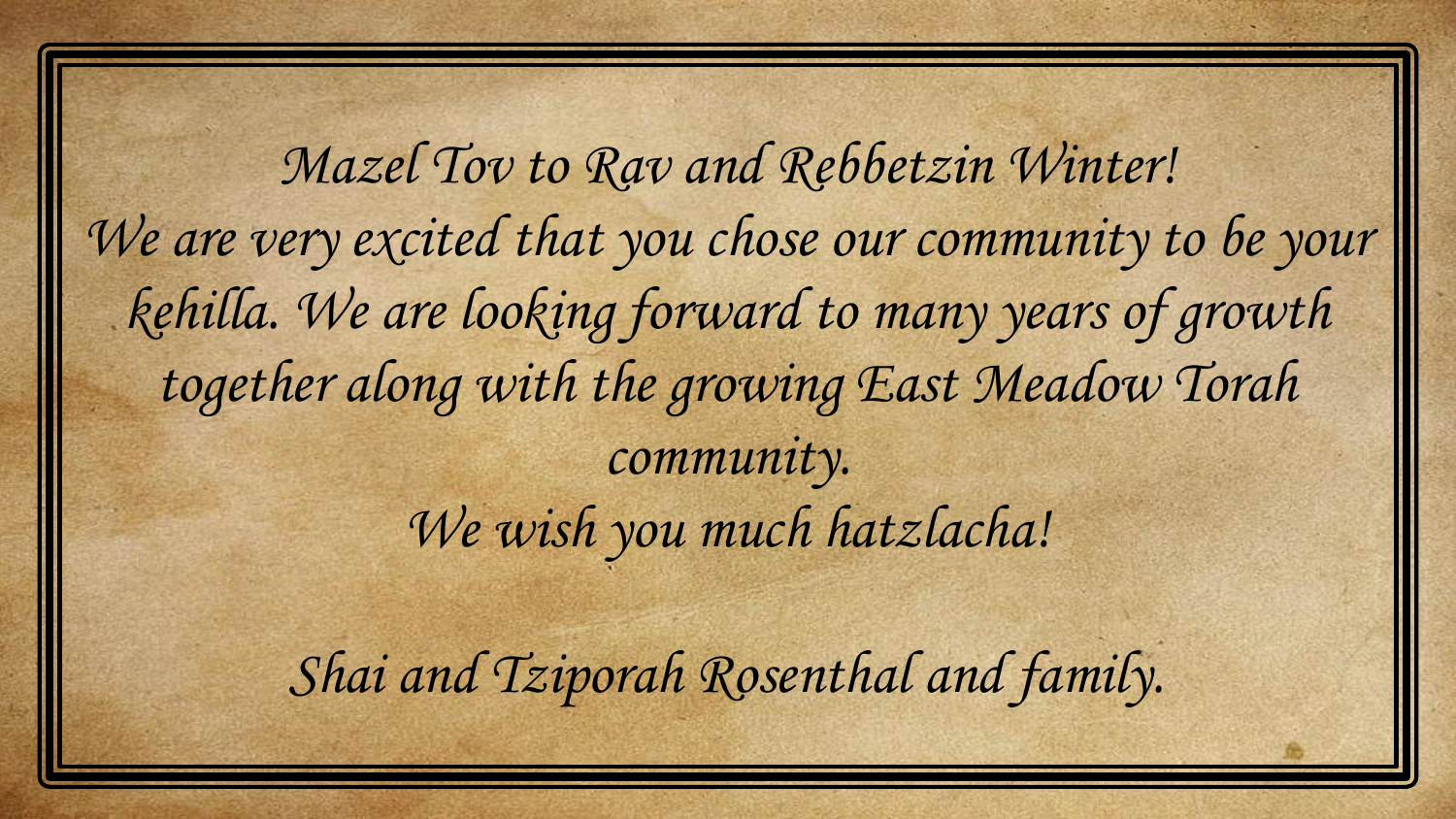Mazel Tov Rabbi and Rebbetzin Winter. We are looking forward to continuing to learn from and be inspired by you and your family. May you have much success propelling the growth of the community.

Reuven and Yael Roth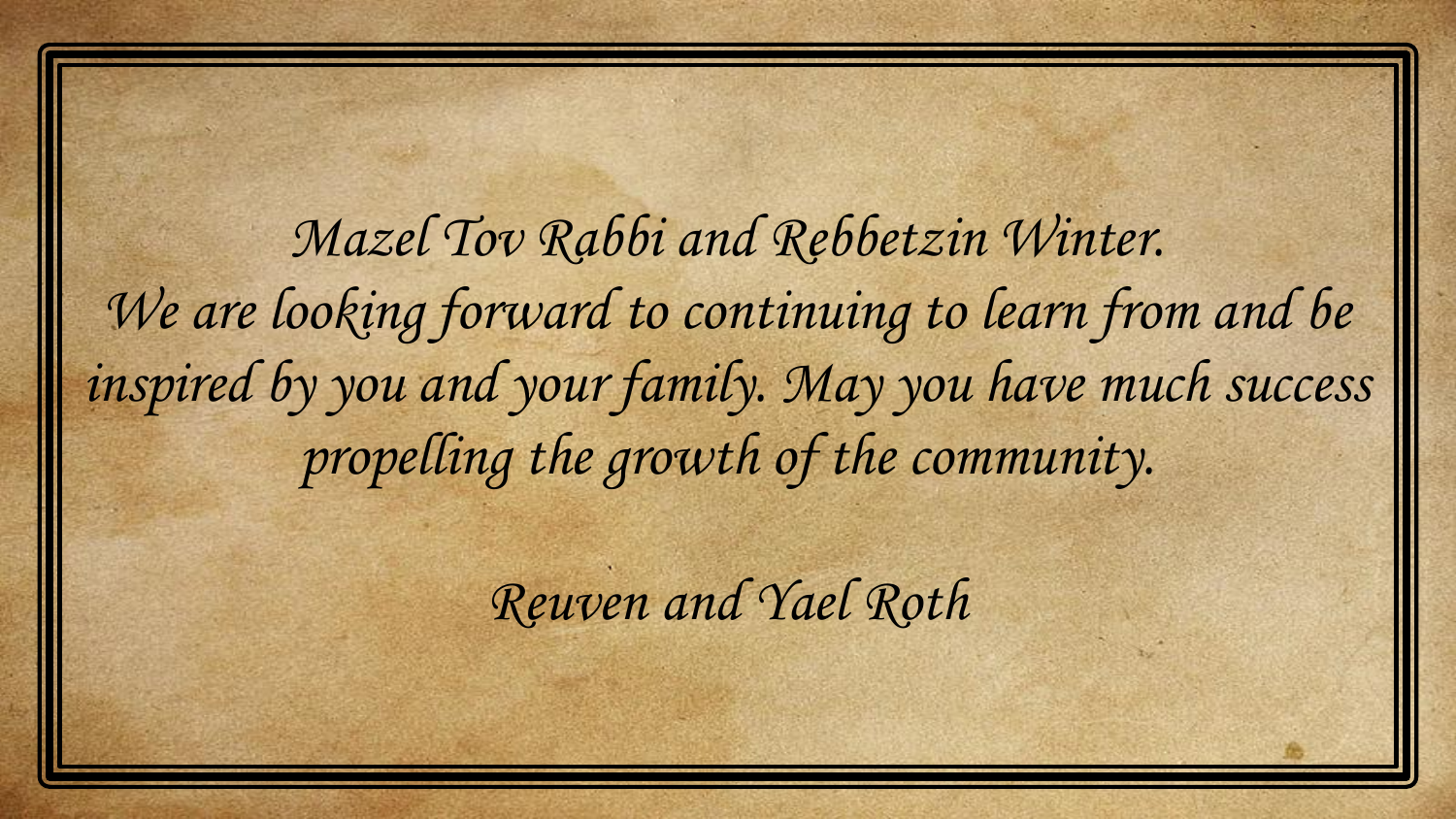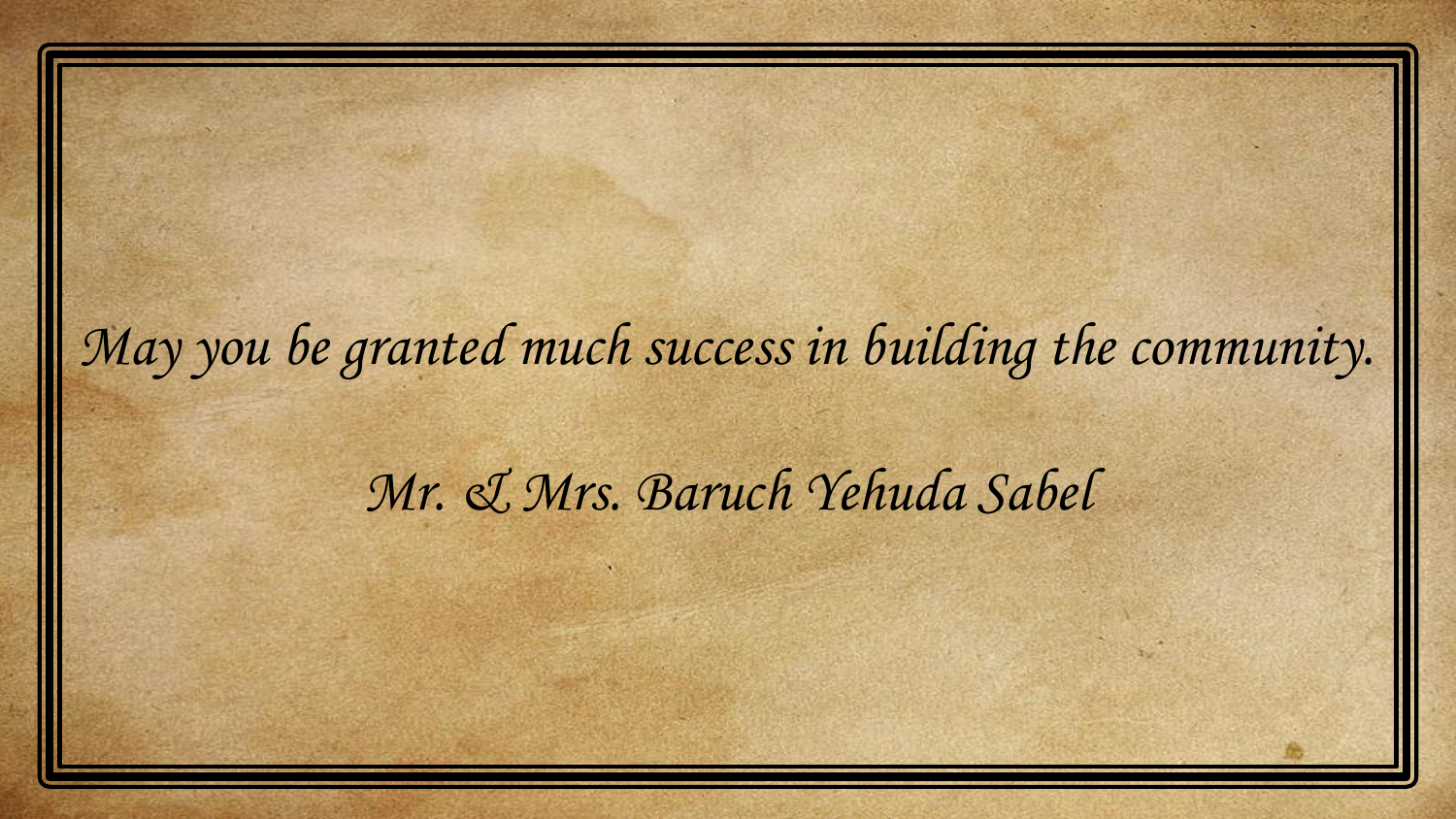Mazel Tov to

Rabbi and Rebbetzin Moshe Winter

May you have continued Hatzalacha and Bracha in all of your Avodas Hakodesh.

Hillel Selznick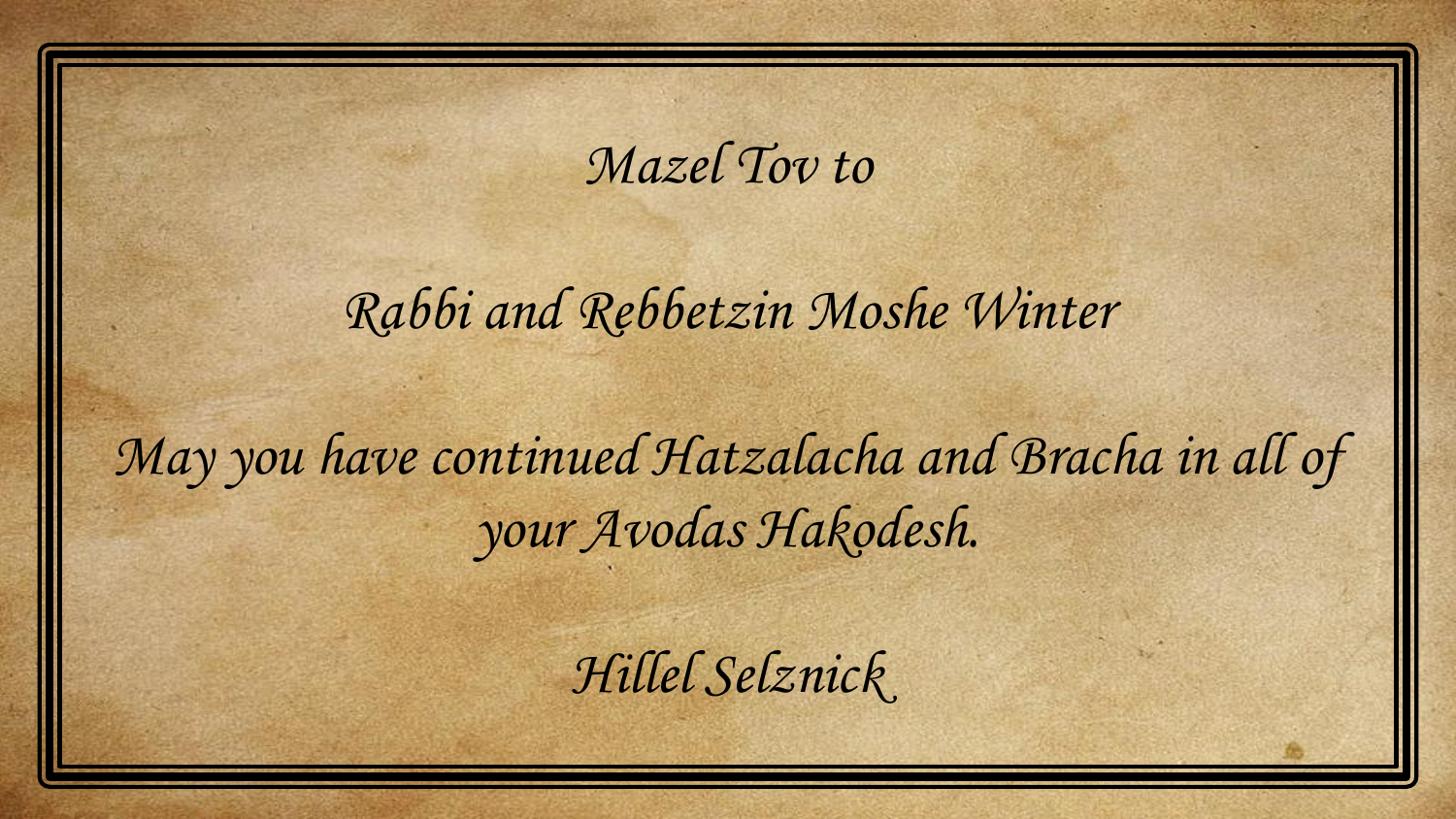Congregation Shaarei Zedek and the Orthodox community of East Meadow is now blessed with the privilege of learning and growing from the Torah, mesorah, knowledge and wisdom of Rabbi Moshe and Rebbetzin Meira Winter. אין לך חביב לפני הקב"ה כשליח המשתלח לעשות מצוה ונותן נפשו כדי שיצליח בשליחותו -מדרש רבה ר"פ שלח May the efforts of the Rabbi and Rebbetzin, together with the community, be blessed with Siyata Dishmaya. With much love and admiration, Abba and Mommy, the Biberfeld family, the Slater family, the Tropper family, the Winter family (Silver Spring), the Winter family (Lakewood) and the Tolchinsky family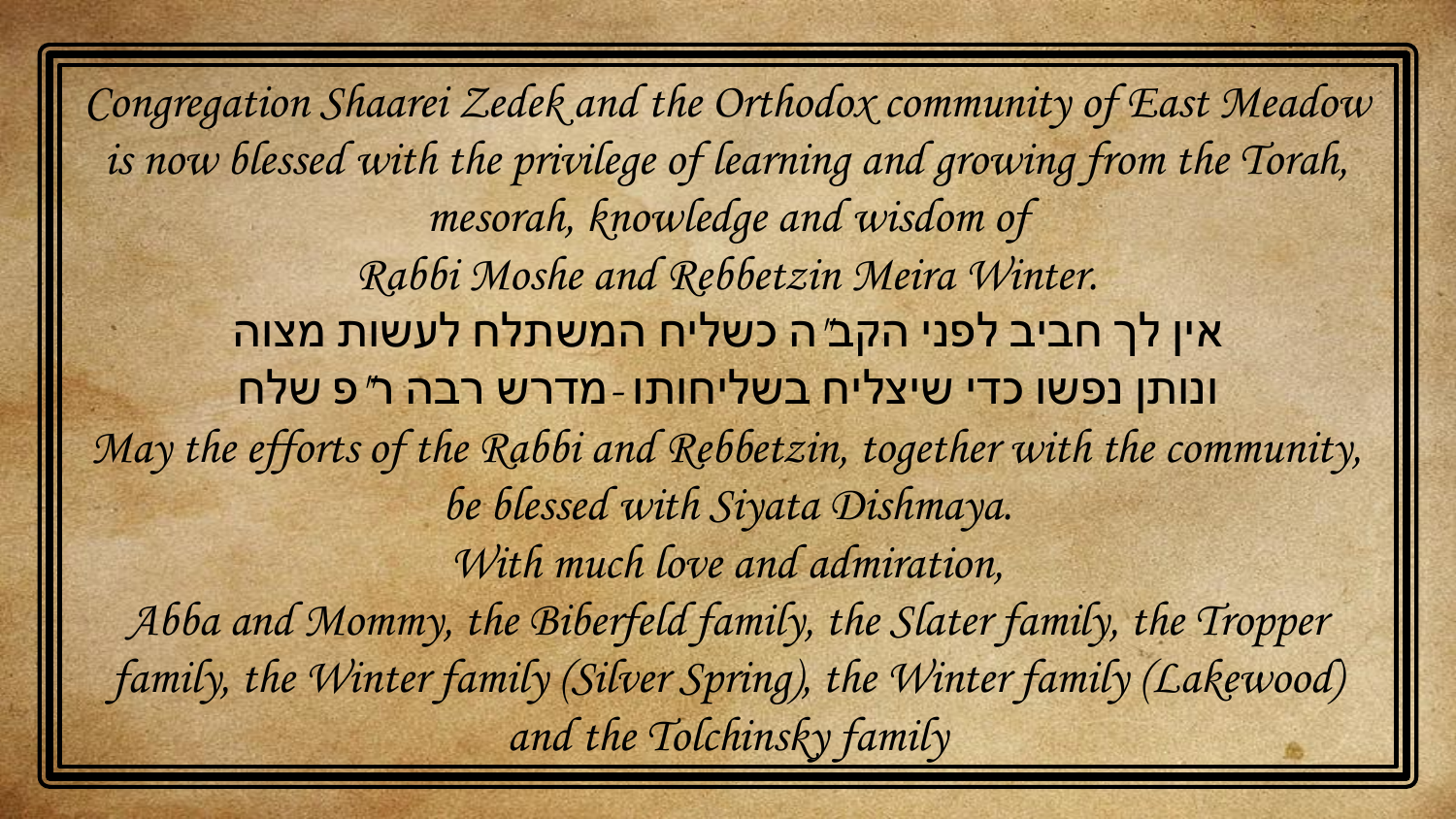## Mazal Tov to Rabbi & Mrs. Moshe Winter.

It is a tremendous Z'chus that you have chosen this kehilla to lead. We are greatly appreciative and touched that you believed in our vision and have dedicated yourselves so passionately to this mission. We look forward to experiencing its actualization together B'ezras hashem over the years to come. May HKB'H grant you and your family continued health, strength and bracha.

Eliyahu & Shifra Turk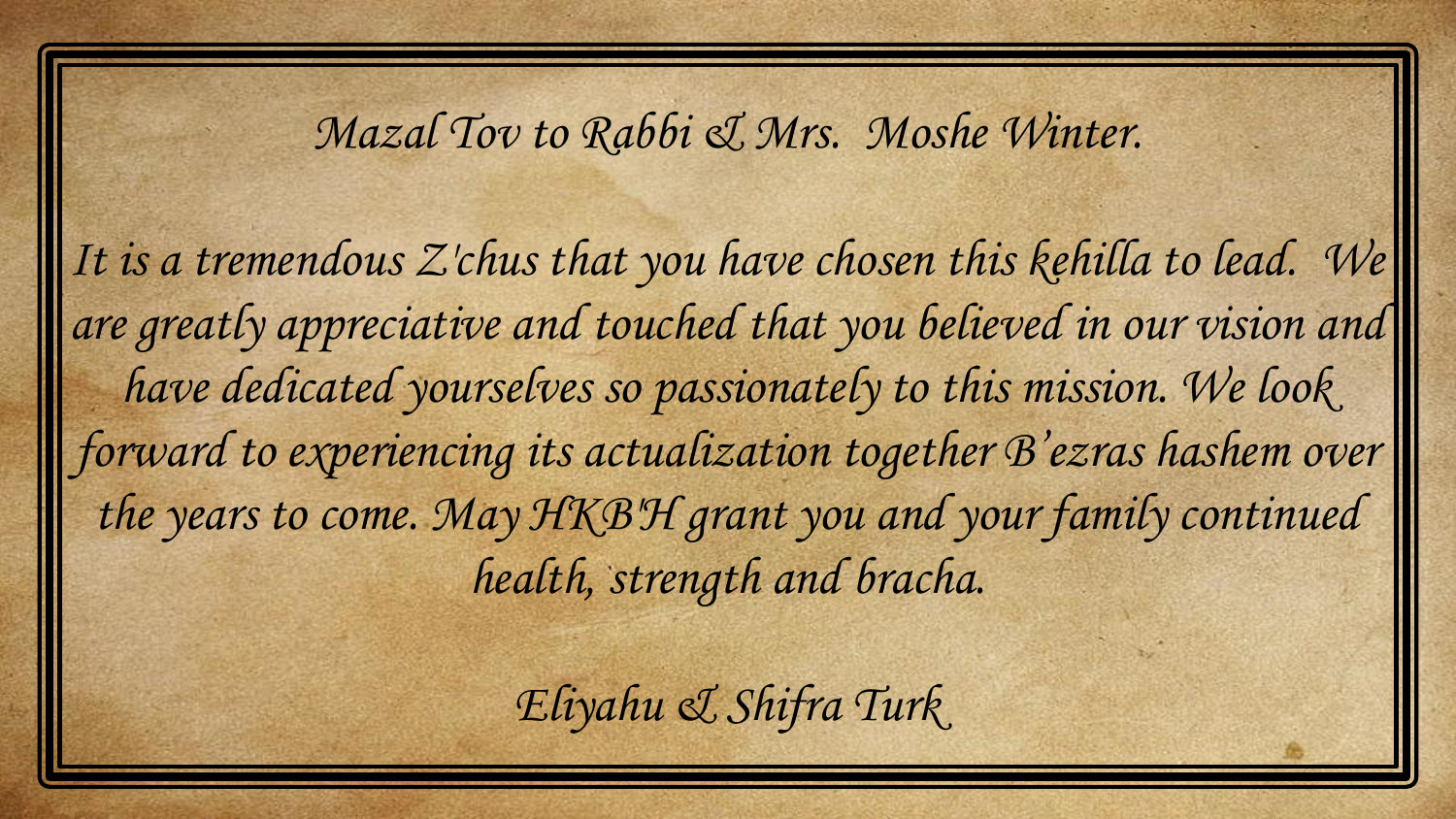In honor of Rabbi & Mrs. Moshe Winter. We are excited to see this kehillah have such an illustrious couple at its helm. And on a personal note we are thrilled for our children and grandchildren to have such a couple guiding them.

Rabbi Moshe & Sheva Turk and family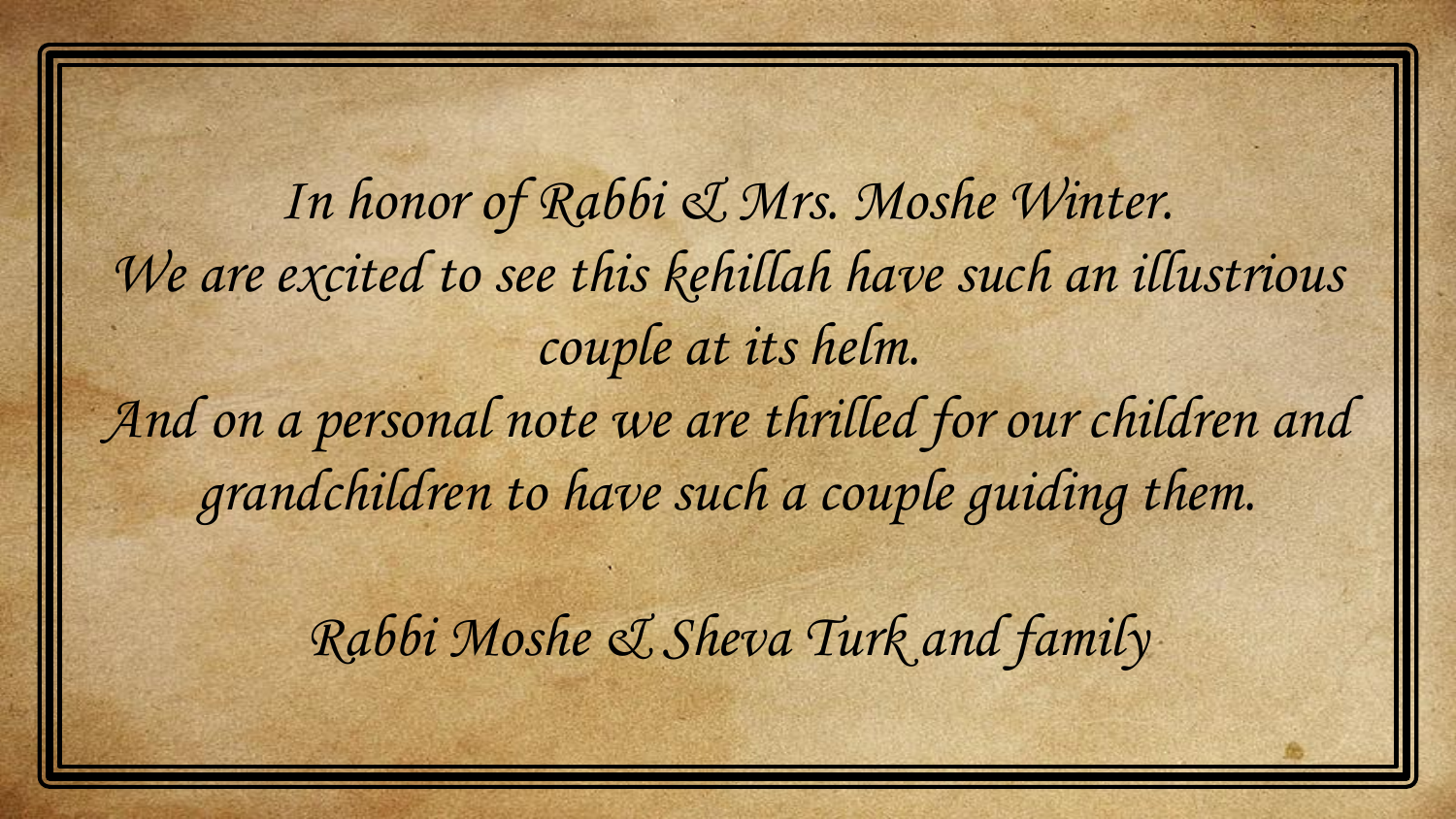טוב מזל to Rabbi and Rebbetzin Winter and the entire East Meadow community.

Jonny and Kayla Weiss